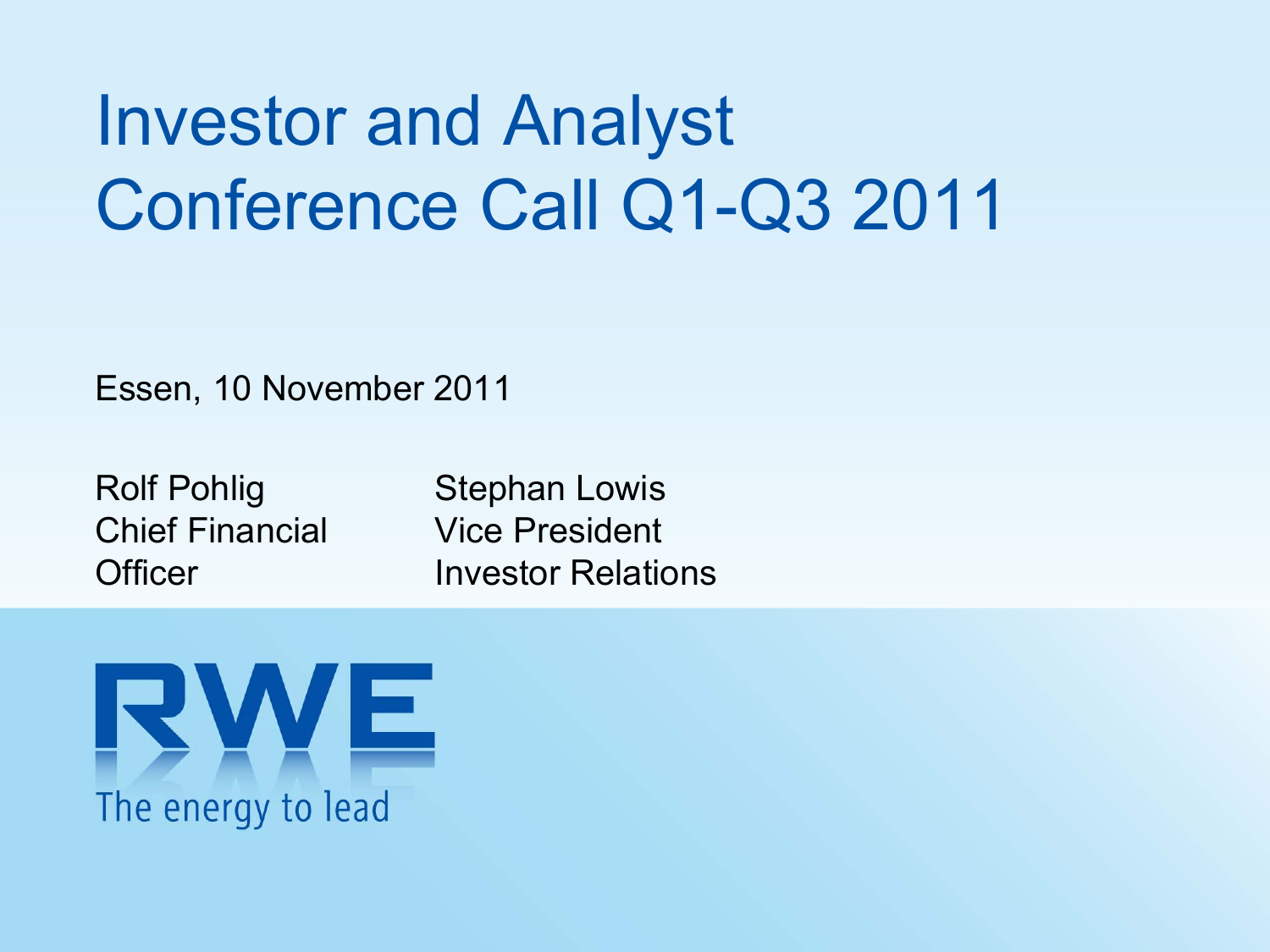### Forward Looking Statement

This presentation contains certain forward-looking statements within the meaning of the US federal securities laws. Especially all of the following statements:

- Projections of revenues, income, earnings per share, capital expenditures, dividends, capital structure or other financial items;
- **Statements of plans or objectives for future operations or of future competitive position**;
- **Expectations of future economic performance; and**
- **Statements of assumptions underlying several of the foregoing types of statements**

are forward-looking statements. Also words such as "anticipate", "believe", "estimate", "intend", "may", "will", "expect", "plan", "project" "should" and similar expressions are intended to identify forward-looking statements. The forward-looking statements reflect the judgement of RWE's management based on factors currently known to it. No assurances can be given that these forward-looking statements will prove accurate and correct, or that anticipated, projected future results will be achieved. All forward-looking statements are subject to various risks and uncertainties that could cause actual results to differ materially from expectations. Such risks and uncertainties include, but are not limited to, changes in general economic and social environment, business, political and legal, especially regulatory conditions, fluctuating currency exchange rates and interest rates, price and sales risks associated with a market environment in the throes of deregulation and subject to intense competition, changes in the price and availability of raw materials, risks associated with energy trading (e.g. risks of loss in the case of unexpected, extreme market price fluctuations and credit risks resulting in the event that trading partners do not meet their contractual obligations), actions by competitors, application of new or changed accounting standards or other government agency regulations, changes in, or the failure to comply with, laws or regulations, particularly those affecting the environment and water quality (e.g. introduction of a price regulation system for the use of power grid, creating a regulation agency for electricity and gas or introduction of trading in greenhouse gas emissions), changing governmental policies and regulatory actions with respect to the acquisition, disposal, depreciation and amortisation of assets and facilities, operation and construction of plant facilities, production disruption or interruption due to accidents or other unforeseen events, delays in the construction of facilities, the inability to obtain or to obtain on acceptable terms necessary regulatory approvals regarding future transactions, the inability to integrate successfully new companies within the RWE Group to realise synergies from such integration and finally potential liability for remedial actions under existing or future environmental regulations and potential liability resulting from pending or future litigation. Any forward-looking statement speaks only as of the date on which it is made. RWE neither intends to nor assumes any obligation to update these forward-looking statements. For additional information regarding risks, investors are referred to RWE's latest annual report and to other most recent reports filed with Frankfurt Stock Exchange and to all additional information published on RWE's Internet Web site.

These written materials do not constitute an offer to sell securities, or a solicitation of an offer to buy securities, in the United States of America. Securities may not be offered or sold in the United States of America absent registration or an exemption from registration under the U.S. Securities Act of 1933, as amended (the "Securities Act"). The securities of RWE Aktiengesellschaft described herein have not been and will not be registered under the Securities Act, or the laws of any State, and may not be offered or sold within the United States, except pursuant to an exemption from, or in a transaction not subject to, the registration requirements of the Securities Act and applicable State laws. RWE Aktiengesellschaft does not intend to register any portion of the offering in the United States or conduct a public offering of securities in the United States.

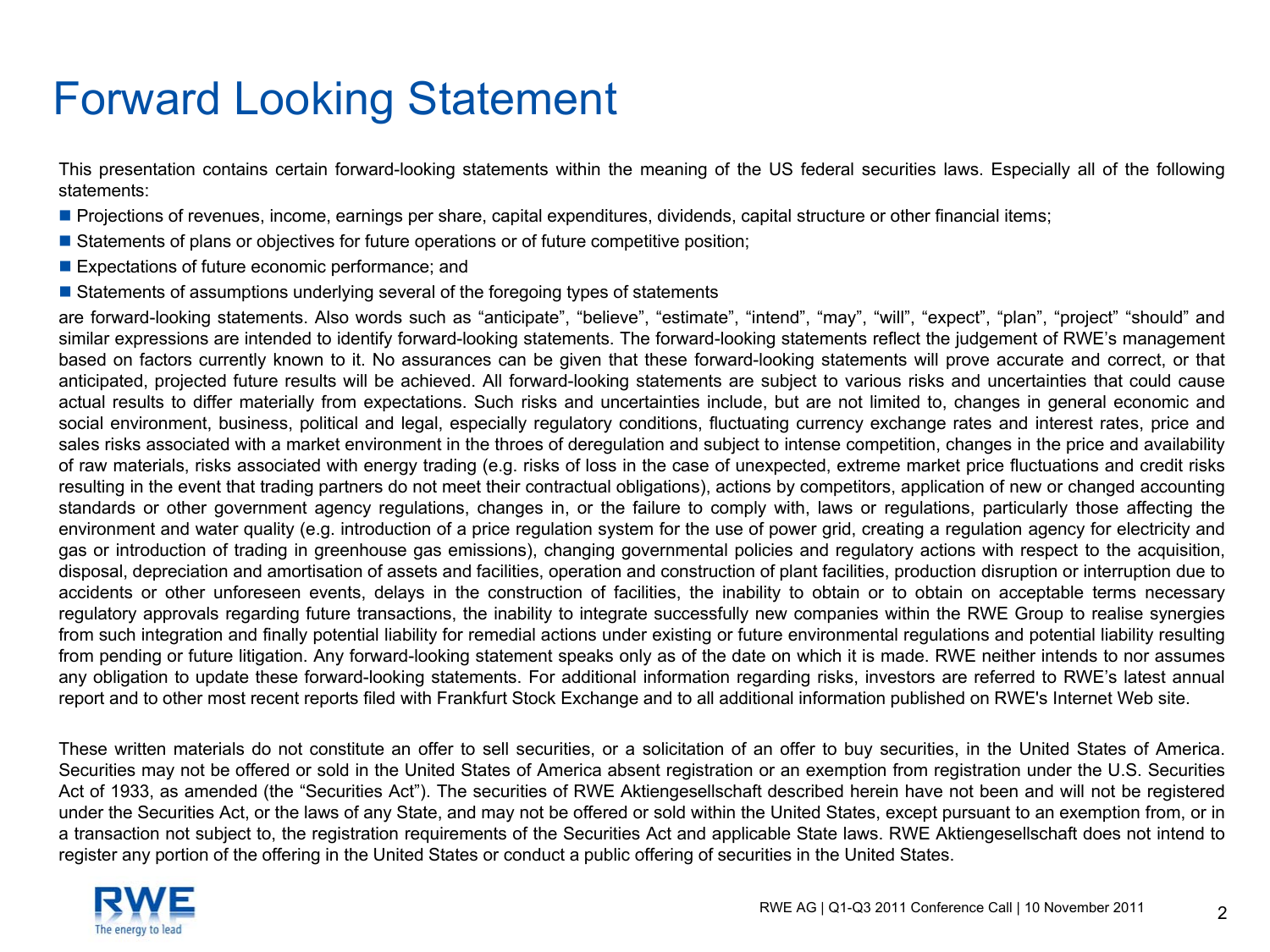#### Main messages

- Q1-Q3 operating performance: EBITDA: -21%, operating result -30%, recurrent net income -44%; 2011 earnings outlook confirmed
- First successful structural changes of long-term gas supply contracts with international oil and gas majors
- 
- Memorandum of Understanding with Gazprom extended to December 2011



Successful hybrid bond issuance of CHF 250m



Tax courts question the legality of the German nuclear fuel tax: no immediate cash-out

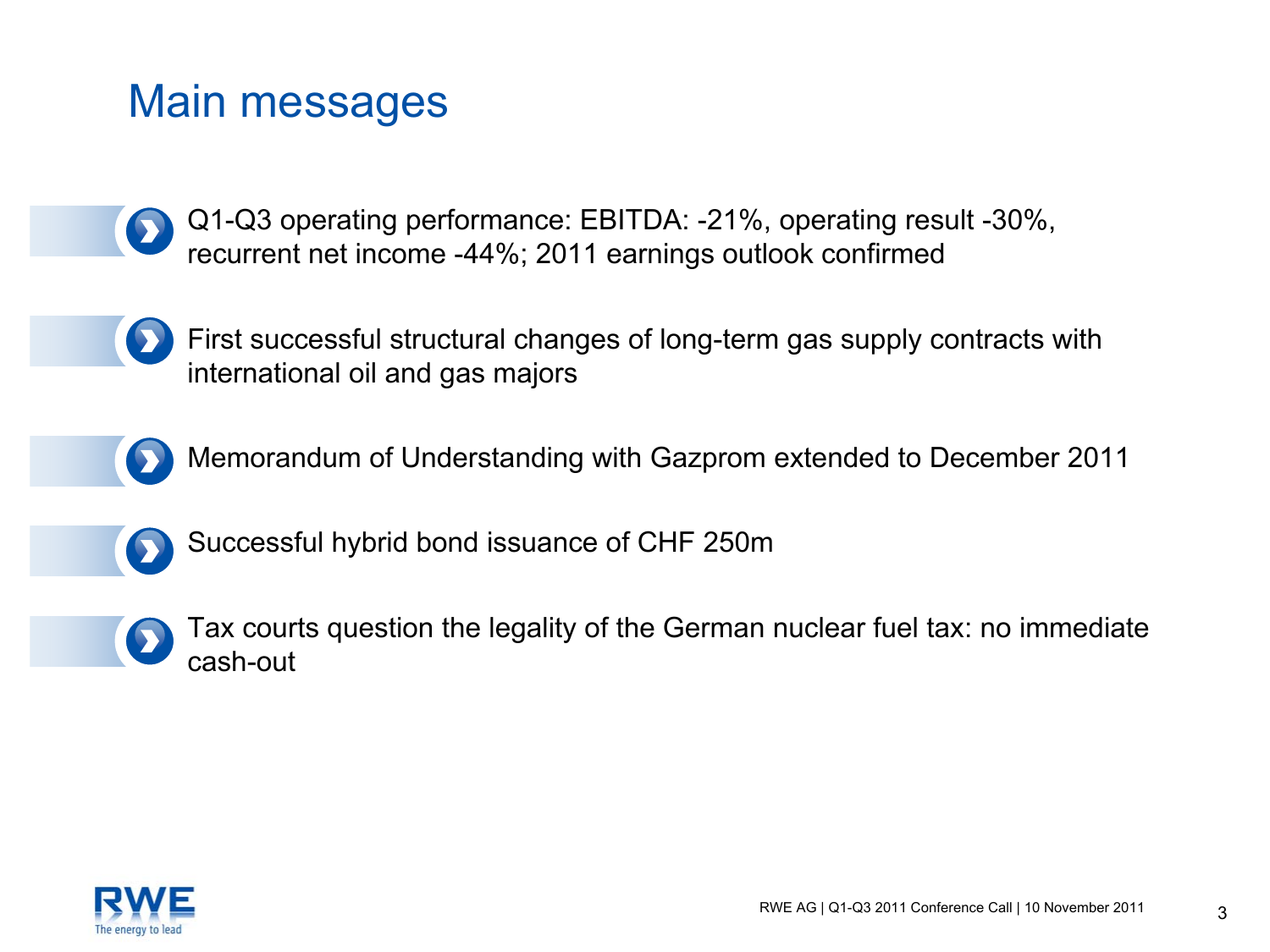### RWE Group key performance indicators

| <b>January - September</b>           |           |          |          | <b>Change</b> |
|--------------------------------------|-----------|----------|----------|---------------|
| $\epsilon$ million                   |           | 2011     | 2010     | in %          |
| <b>External revenue</b>              |           | 38,167   | 38,510   | $-0.9$        |
| Cash flows from operating activities |           | 4,540    | 4,404    | $+3.1$        |
| <b>EBITDA</b>                        |           | 6,244    | 7,914    | $-21.1$       |
| <b>Operating result</b>              |           | 4,270    | 6,129    | $-30.3$       |
| Non-operating result                 |           | $-596$   | $-777$   | $+23.3$       |
| <b>Financial result</b>              |           | $-1,170$ | $-1,226$ | $+4.6$        |
| Taxes on income                      |           | $-802$   | $-1,274$ | $+37.0$       |
| <b>Minorities</b>                    |           | 242      | 215      | $+12.6$       |
| Hybrid investors' interest           |           | 44       | -        |               |
| Net income                           |           | 1,416    | 2,637    | $-46.3$       |
| Recurrent net income                 |           | 1,782    | 3,175    | $-43.9$       |
| Average number of shares             | (million) | 533.6    | 533.6    |               |
| Recurrent net income per share       | $(\in)$   | 3.34     | 5.95     | $-43.9$       |

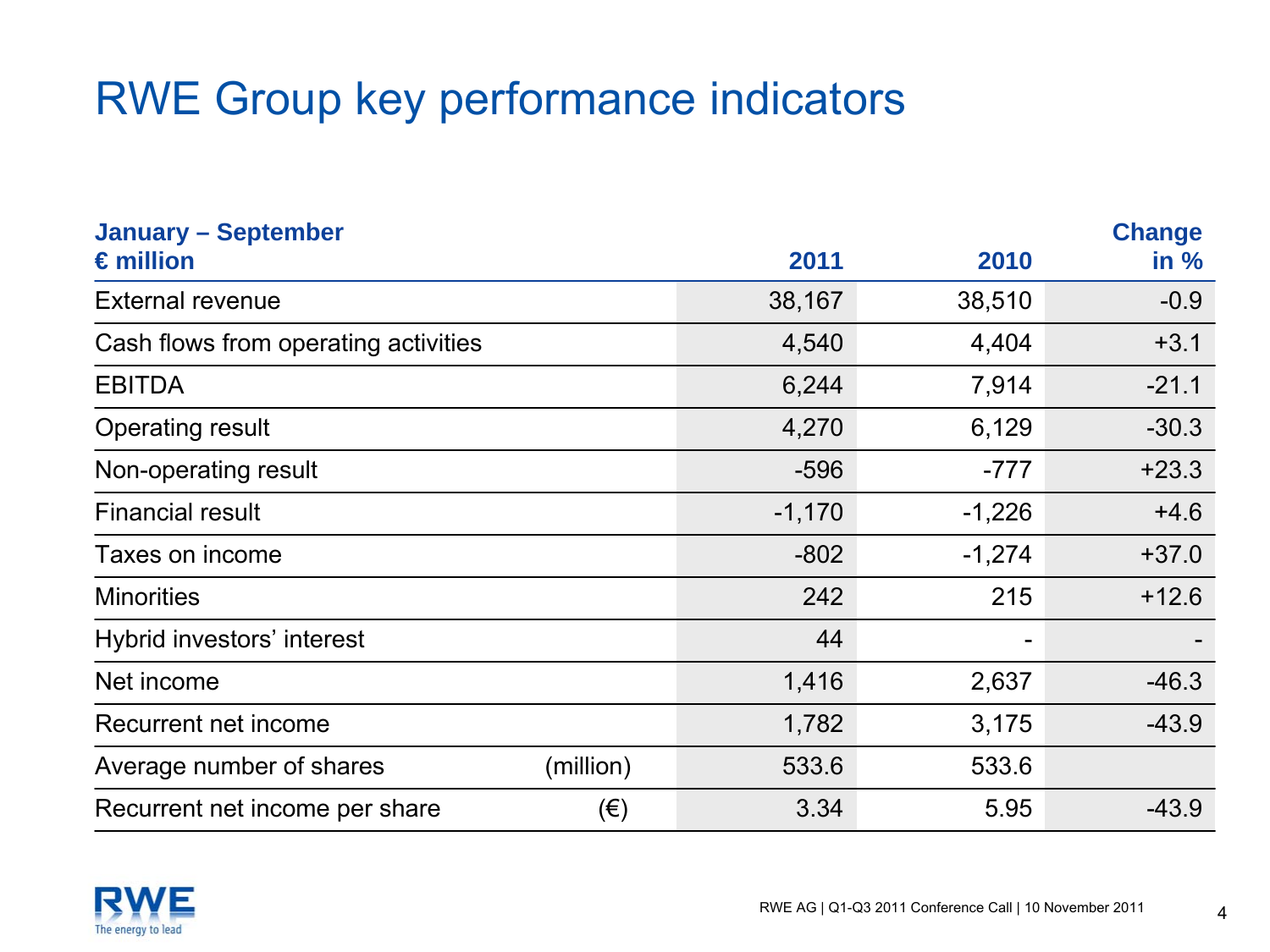### Operating Result by Divisions (in € million)



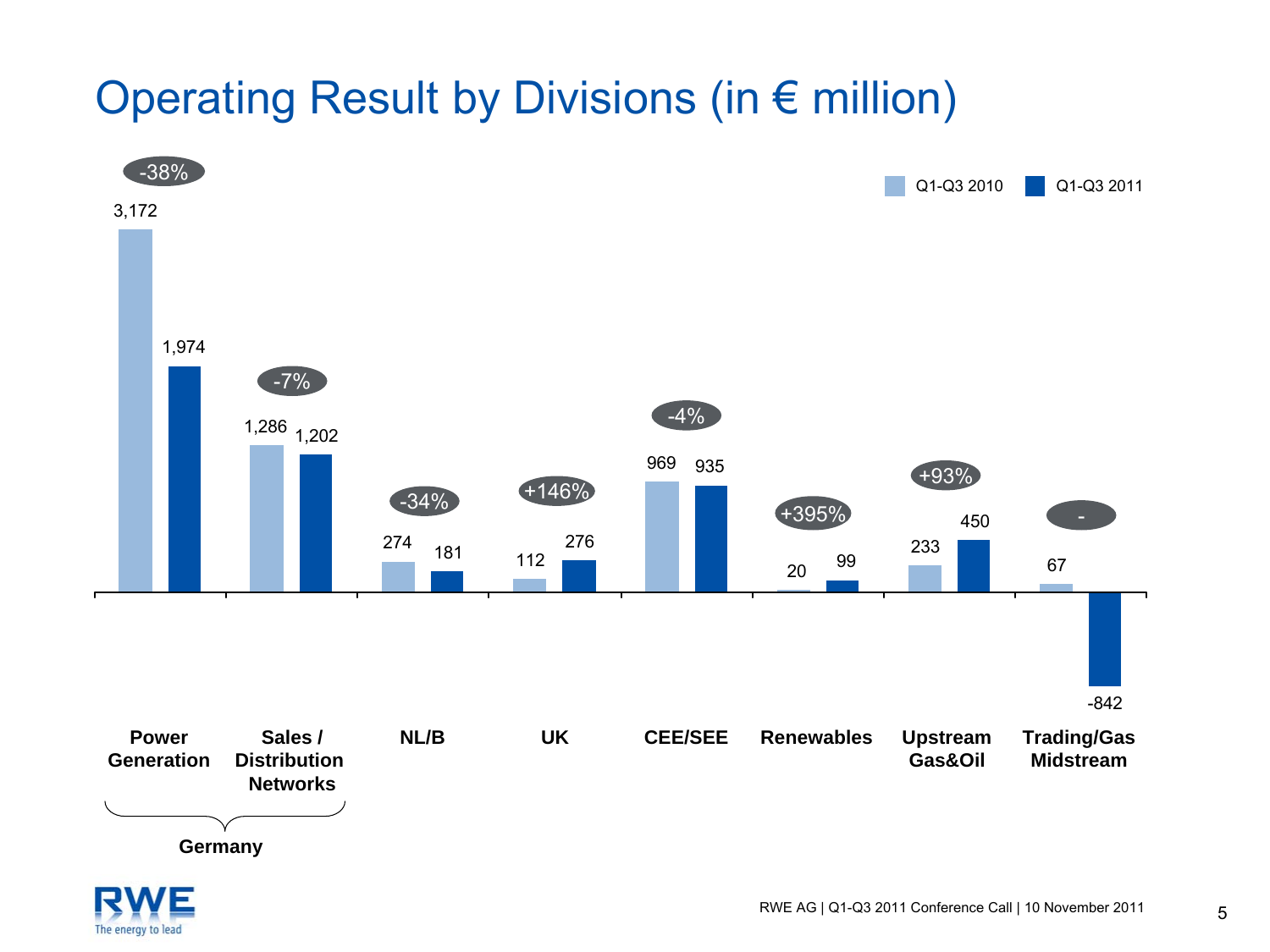### Outlook for 2011 – 2013



The outlook for 2013 includes the divestment of Thyssengas, a stake in the Rostock hard coal power plant and Amprion. These assets account for approx.  $\epsilon$  1.5 bn of the total up to  $\epsilon$  11 bn divestment programme. For the residual programme of approx. € 9.5 bn we expect on a full year basis an effect of approx. € 1.8 bn for EBITDA, approx. € 1.1 bn for operating result and approx. € 0.6 bn for recurrent net income. As the timing and the process of the divestment programme are still open it is not possible to give an explicit guidance for 2013 after disposals.

The outlook for 2013 is based on commodity prices on a marked-to-market base as of June 2011.

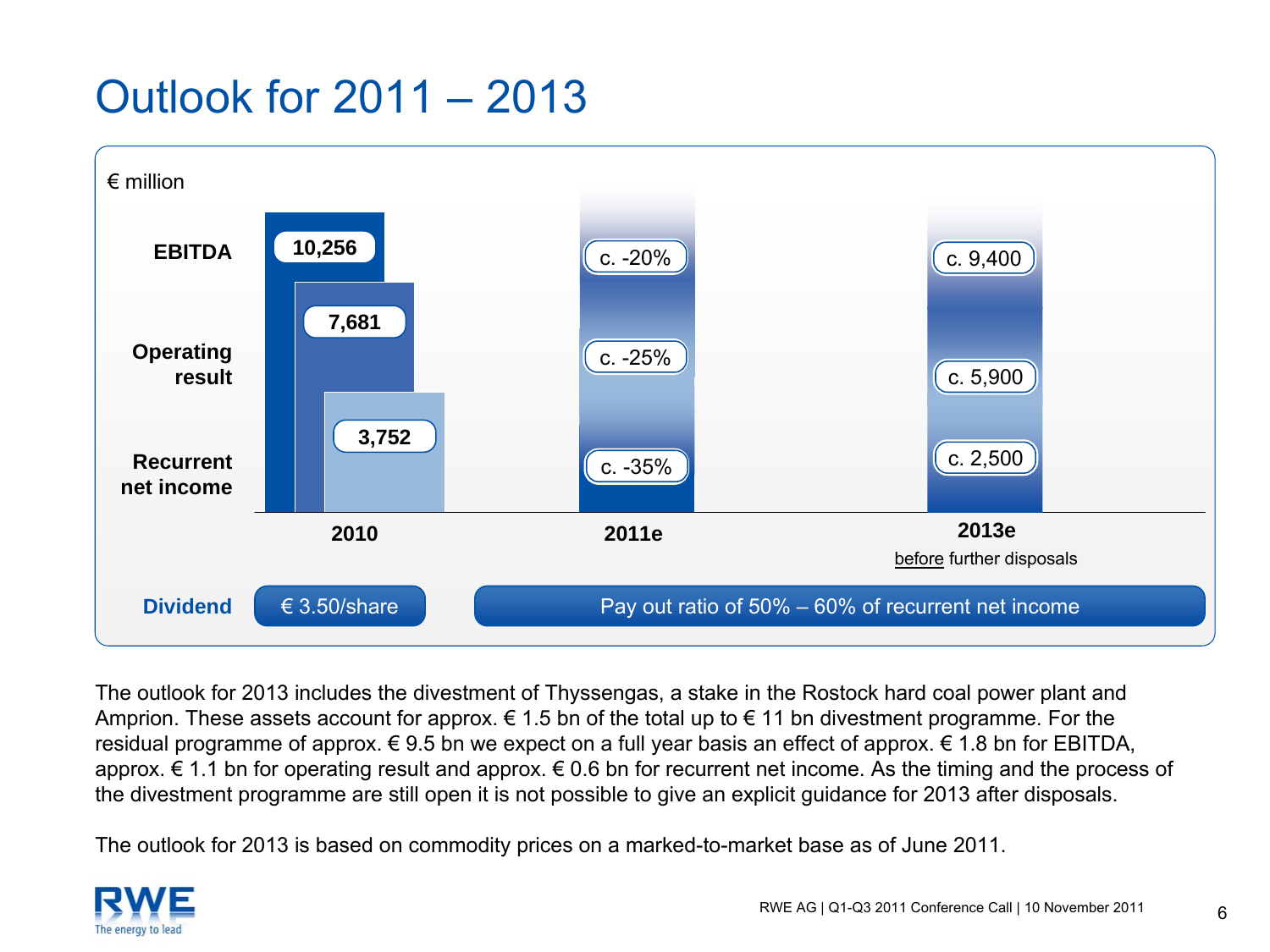



7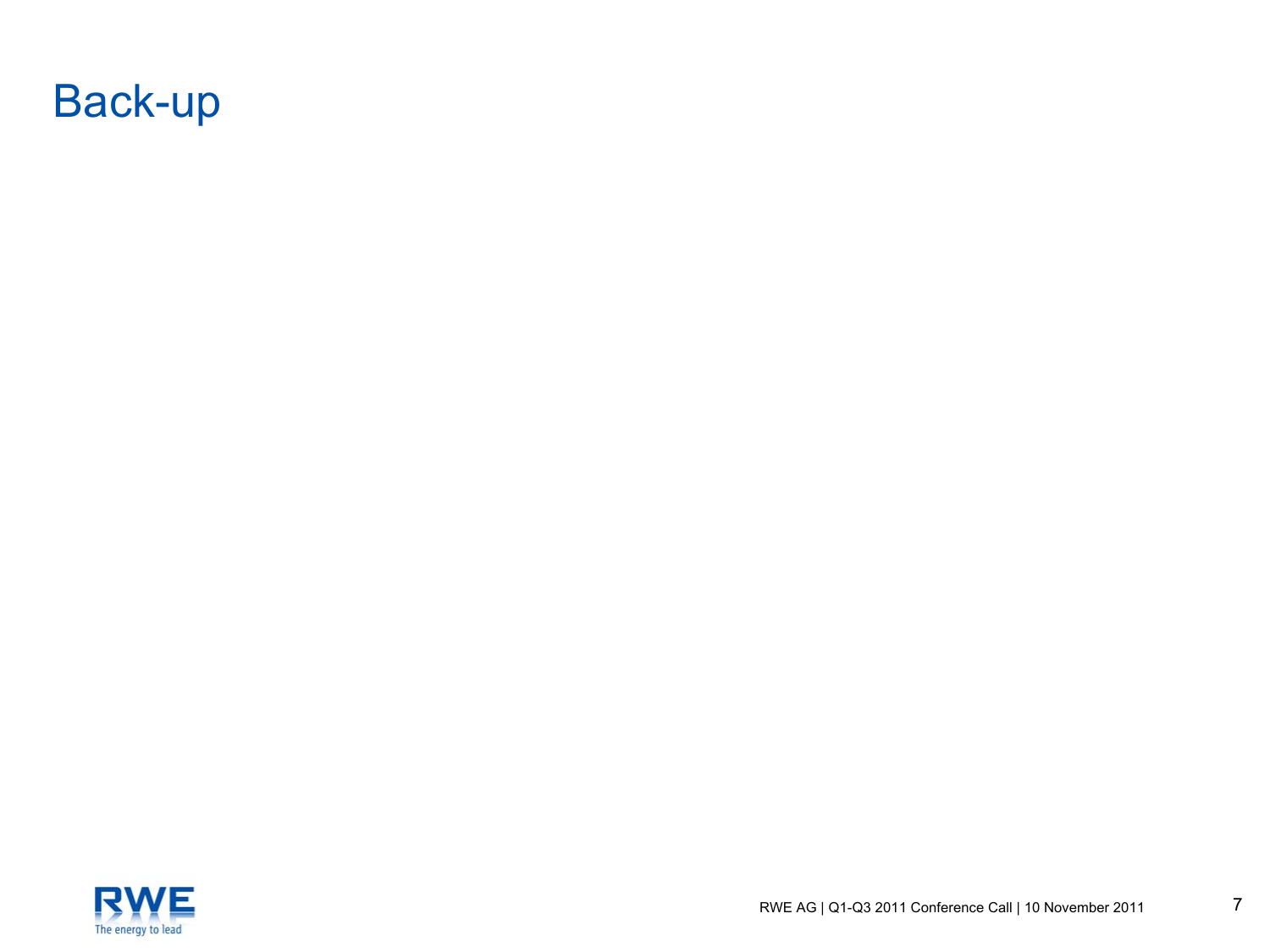### Performance of the Germany Division (I) Power Generation Business Area (RWE Power)

#### January – September: operating result: -37.8%



#### Guidance for fiscal year 2011: significantly below previous year



- Lower realised electricity prices
- Burdens from the new energy policy and shut down of nuclear plants
- Nuclear fuel tax
- Higher fixed operating and maintenance costs
- Impact from change in nuclear and mining provisions +

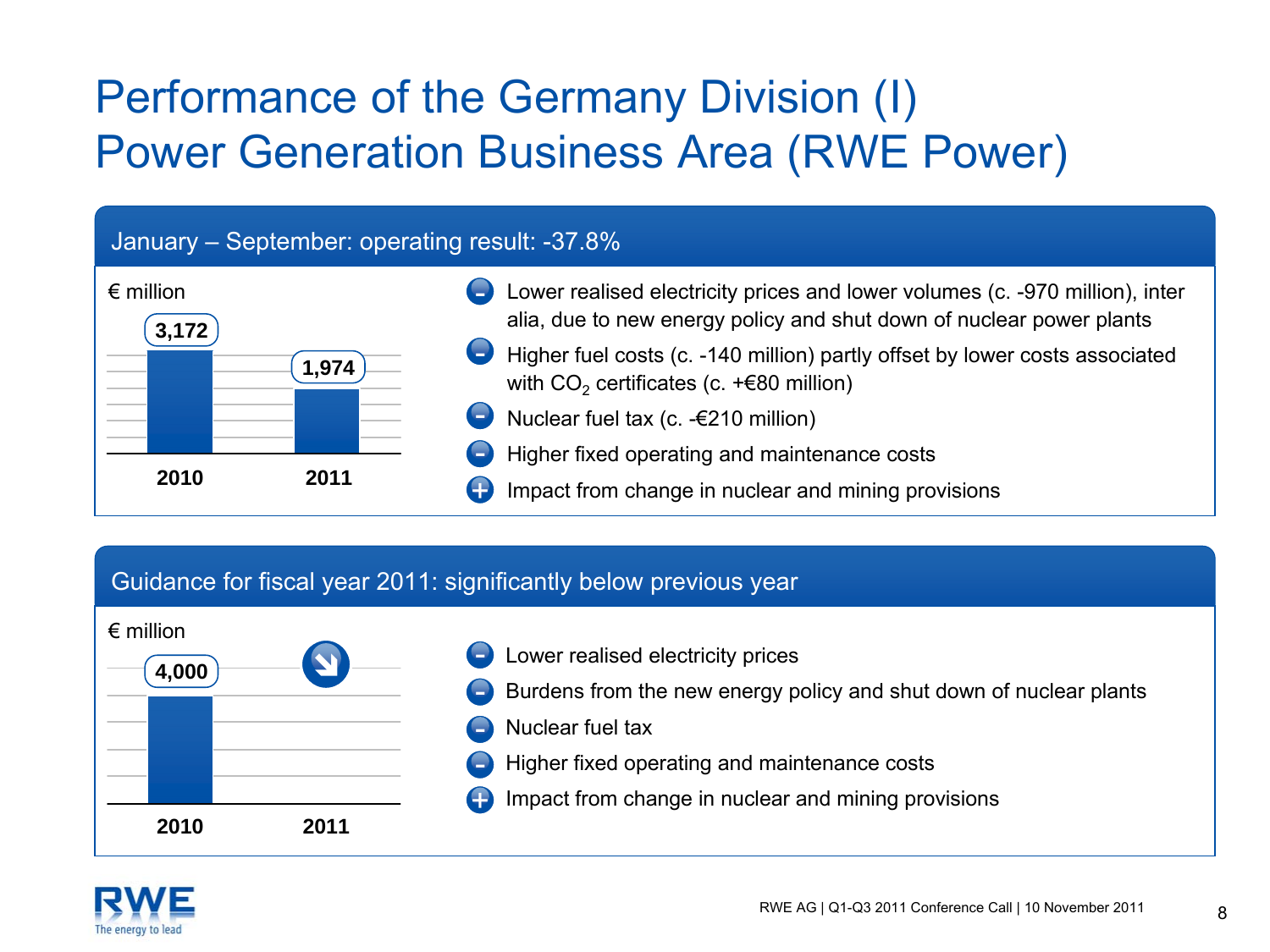### Performance of the Germany Division (II) Sales/Distribution Networks Business Area

#### January – September: operating result: -6.5%



#### Guidance for fiscal year 2011: below previous year



- First-time full consolidation of NVV
- Lower gas sales volumes assuming normalised weather conditions

#### Distribution networks

- **Lower costs for refunding of excess proceeds** 
	- Higher cost to improve the quality of our network infrastructure
	- Negative volume effect due to normalised weather conditions

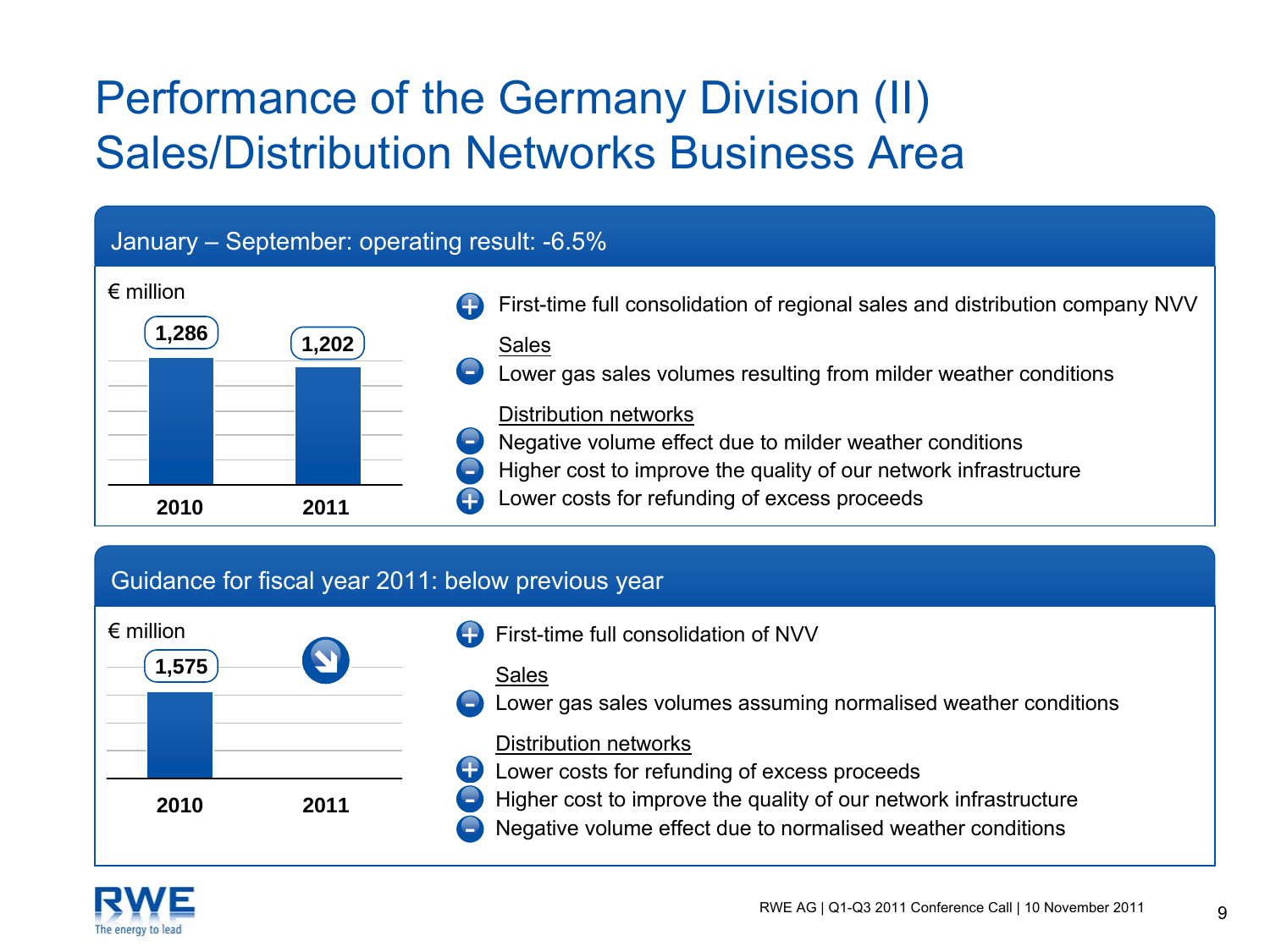### Performance of the Netherlands/Belgium Division (Essent)

#### January – September: operating result: -33.9% € million**20102741812011**Parts of gas midstream business now reported in Trading/Gas Midstream Lower electricity generation spreads +Efficiency improvements and synergies

#### Guidance for fiscal year 2011: significantly below previous year



- Parts of gas midstream business now reported in Trading/Gas Midstream Lower electricity generation spreads Lower gas margins assuming normalised weather conditions -
	- +Efficiency improvements and synergies

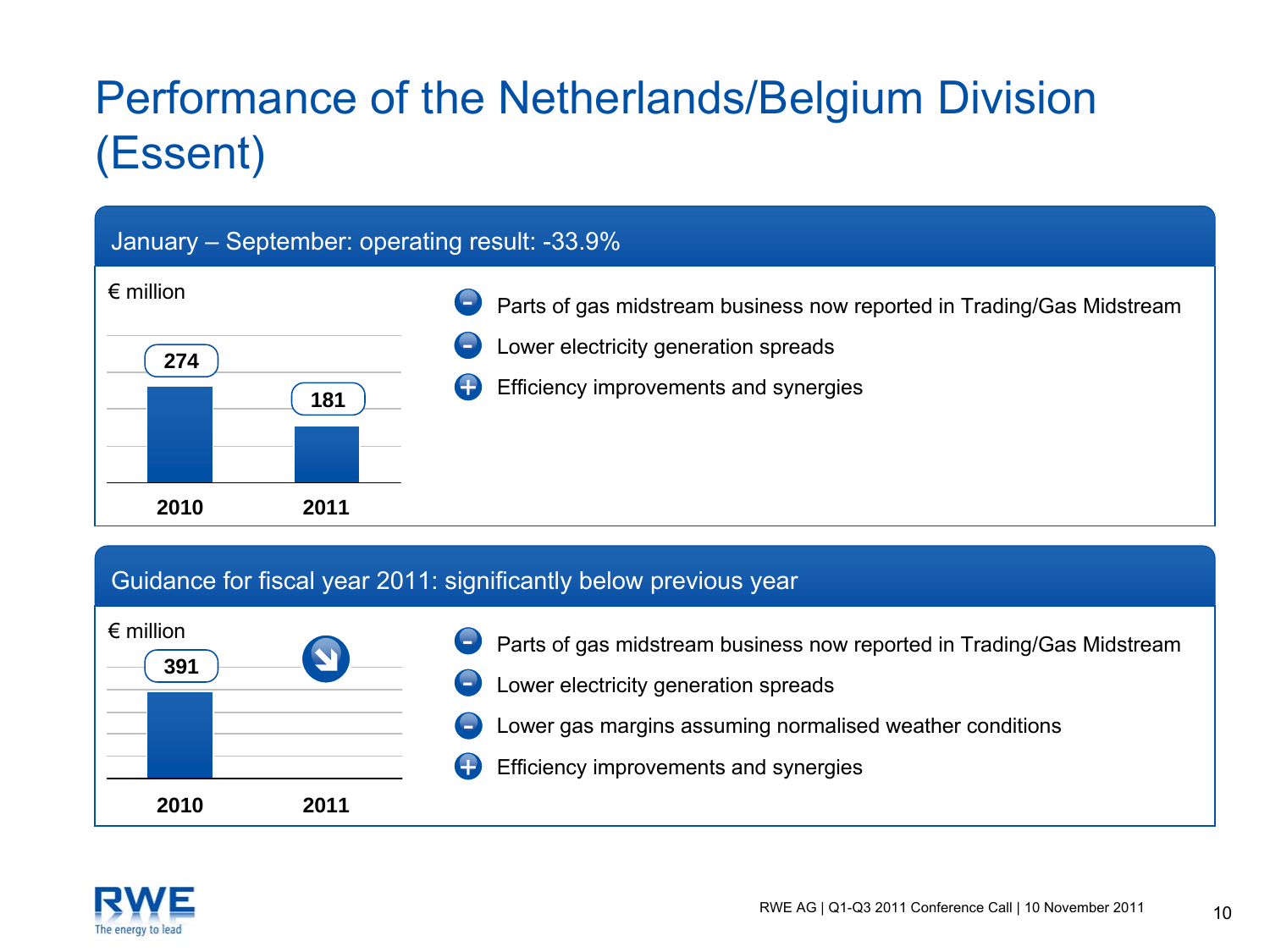### Performance of the United Kingdom Division (RWE npower)

#### January – September: operating result: +146%



#### Guidance for fiscal year 2011: significantly above previous year

| $\epsilon$ million<br>$\overline{\mathbf{z}}$<br>272 |   | Cost reductions / efficiency improvements and some positive one-offs<br>Power generation<br>Decline of generation spreads only partly offset by contribution of<br><b>Staythorpe CCGT</b> |
|------------------------------------------------------|---|-------------------------------------------------------------------------------------------------------------------------------------------------------------------------------------------|
| 2010<br>2011                                         | 9 | Retail:<br>Continuing progress in the retail business, including improved commodity<br>cost management                                                                                    |

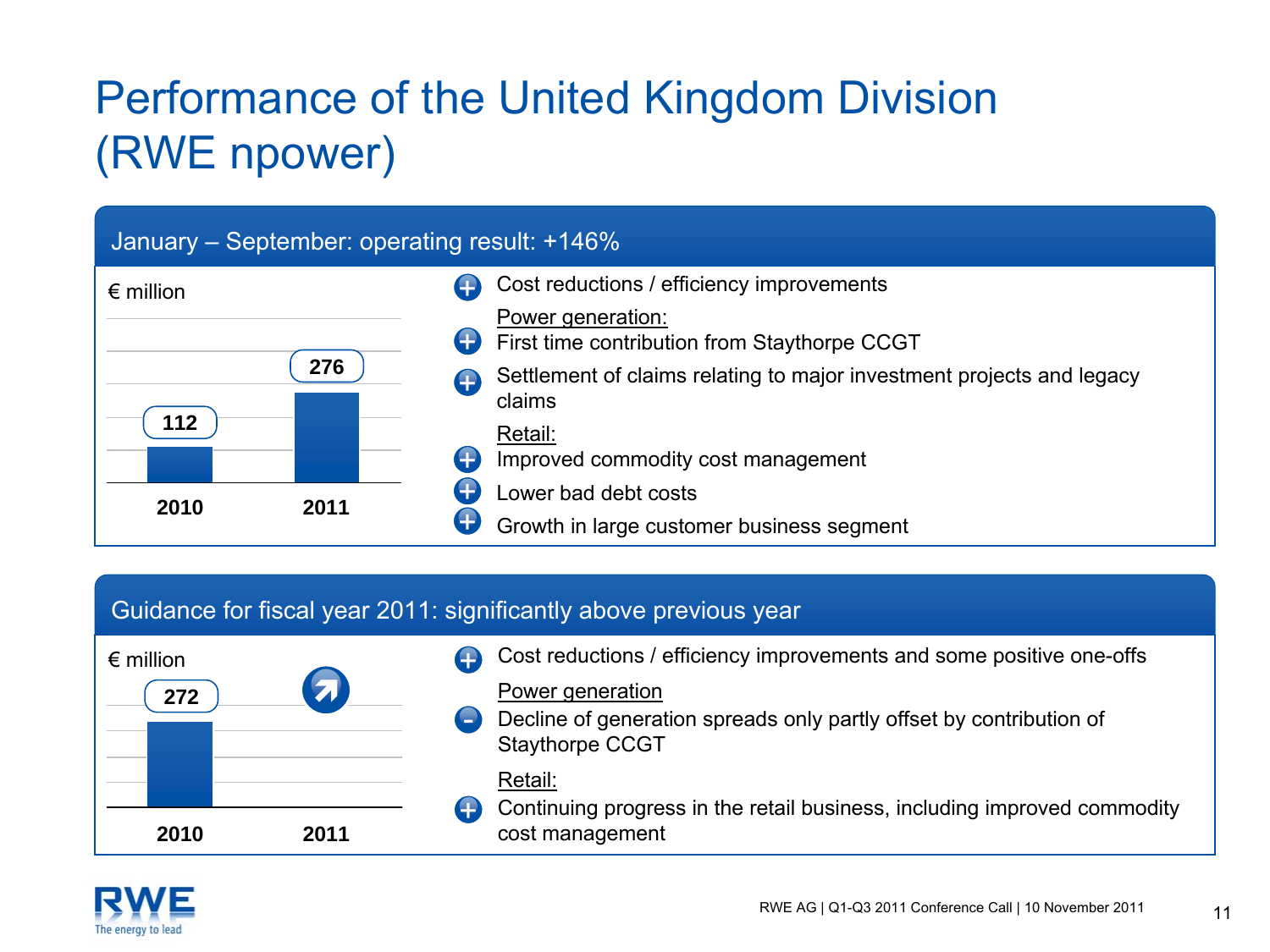### Performance of the Central Eastern and South Eastern Europe Division

#### January – September: operating result: -3.5%



#### Guidance for fiscal year 2011: below previous year

| $\epsilon$ million<br>1,173 | $\blacktriangle$ | Czech Republic: Lower gas sales margins<br>$\overline{\phantom{0}}$<br>Hungary: Slightly lower electricity sales and generation margins and<br>burdens from crisis taxation |
|-----------------------------|------------------|-----------------------------------------------------------------------------------------------------------------------------------------------------------------------------|
|                             |                  | Poland: Improved electricity network margins<br>Ð                                                                                                                           |
| 2010                        | 2011             |                                                                                                                                                                             |

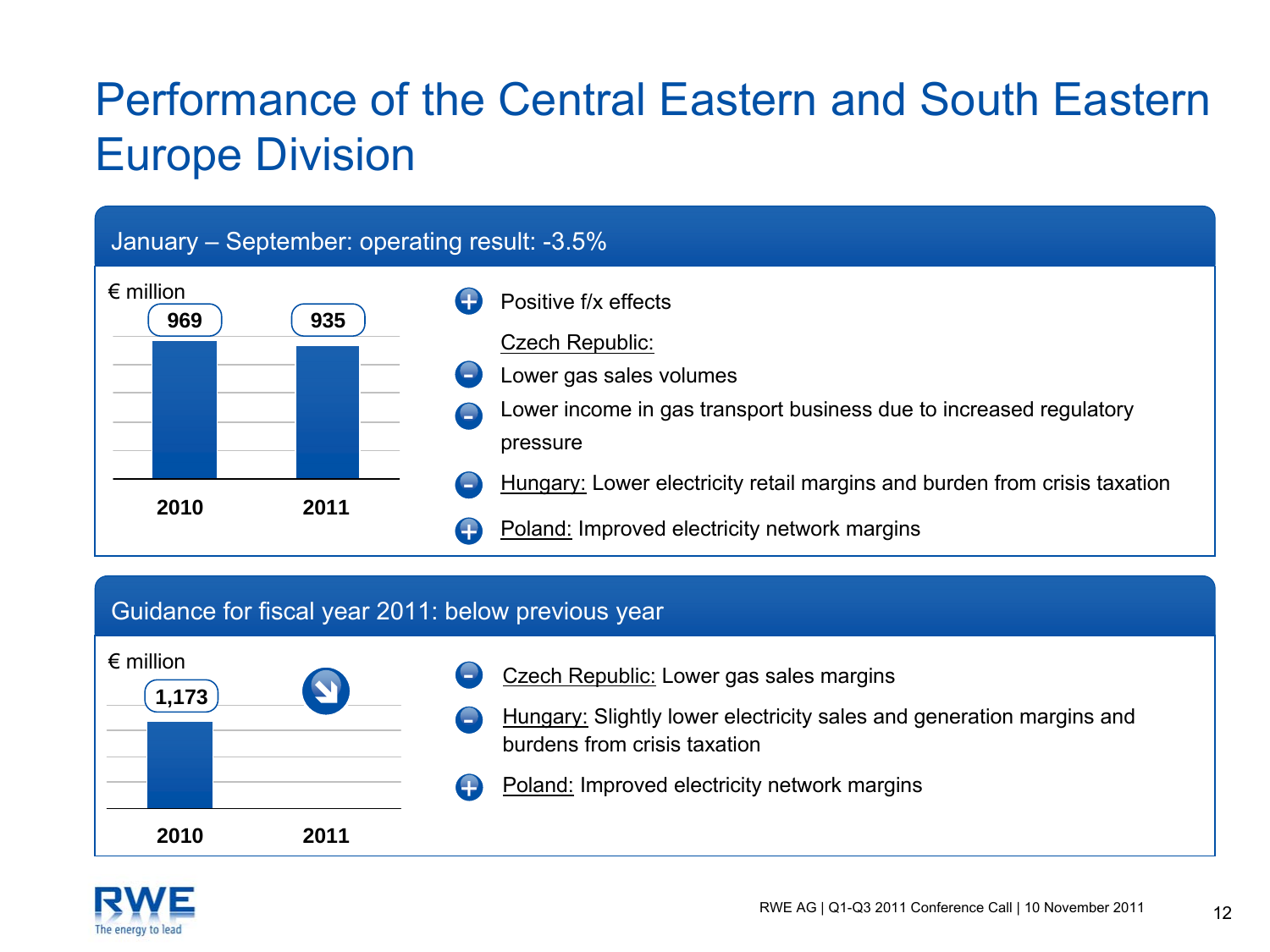### Performance of the Renewables Division (RWE Innogy)

#### January – September: operating result: +395%

| $\epsilon$ million | 99   |      | Increased generation volumes (partly driven by improved wind<br>conditions and our growth investments) and improved electricity prices |
|--------------------|------|------|----------------------------------------------------------------------------------------------------------------------------------------|
|                    |      | Ð    | Liquidated damages associated with the Greater Gabbard project                                                                         |
| 20                 |      | a an | Upfront costs of large investment programme including higher staff<br>costs                                                            |
| 2010               | 2011 |      |                                                                                                                                        |

#### Guidance for fiscal year 2011: significantly above previous year



- Volume effects from growth investment programme Improved wind conditions assumed +
- +
	- Liquidated damages associated with the Greater Gabbard project
- Upfront costs of large investment programme including higher staff costs

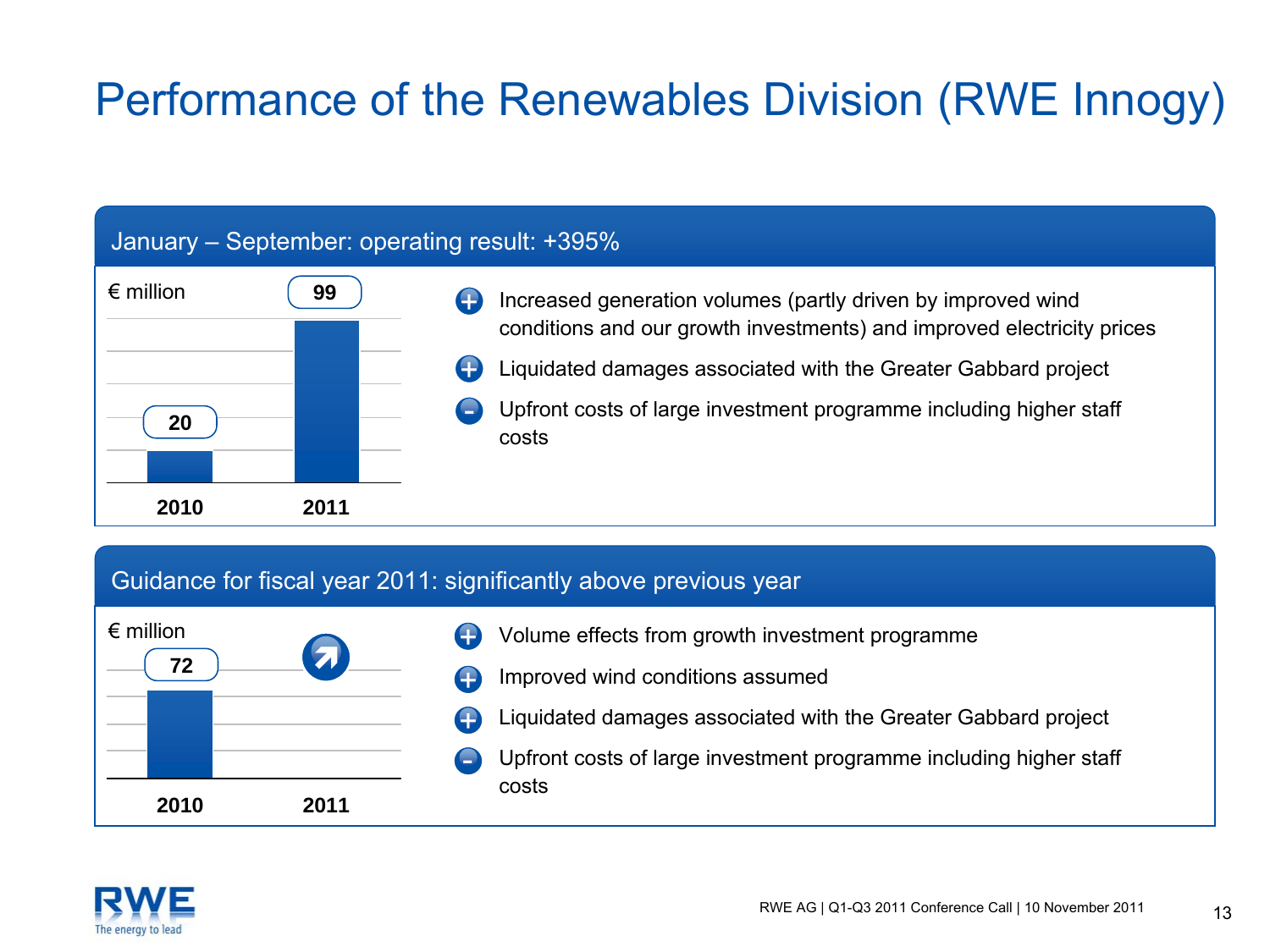### Performance of the Upstream Gas & Oil Division (RWE Dea)

#### January – September: operating result: +93.1%



#### Guidance for fiscal year 2011: significantly above previous year



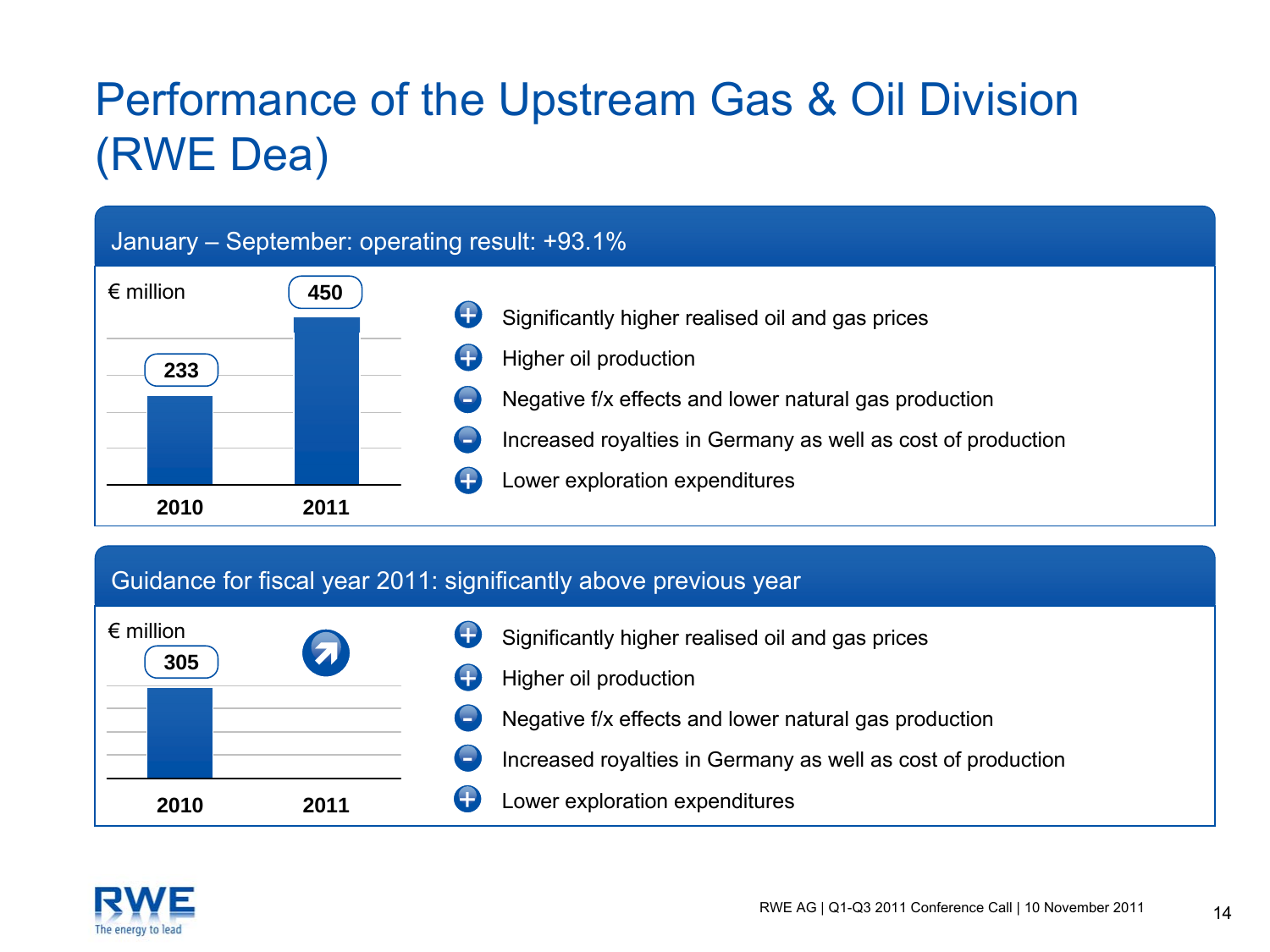### Performance of the Trading/Gas Midstream Division (RWE Supply & Trading)

#### January – September: operating result: n.m..

| $\epsilon$ million     |          | Trading                                                                                                                                    |
|------------------------|----------|--------------------------------------------------------------------------------------------------------------------------------------------|
|                        | <u>—</u> | Negative development partly driven by market disturbance as a result of<br>the events in North Africa and the changed German energy policy |
| 67                     |          | Supply<br>Burdens from long-term oil-indexed gas contracts                                                                                 |
| $-842$<br>2010<br>2011 |          | Parts of gas midstream business from Essent now reported in<br><b>Trading/Gas Midstream</b>                                                |

#### Guidance for fiscal year 2011: significantly below previous year

| $\epsilon$ million |      | ÷                        | Trading<br>Negative development partly driven by market disturbance as a result of<br>the events in North Africa and the changed German energy policy |
|--------------------|------|--------------------------|-------------------------------------------------------------------------------------------------------------------------------------------------------|
| $-21$              |      | $\overline{\phantom{a}}$ | Supply<br>Burdens from long-term oil-indexed gas contracts                                                                                            |
| 2010               | 2011 |                          | Parts of gas midstream business from Essent now reported in<br><b>Trading/Gas Midstream</b>                                                           |

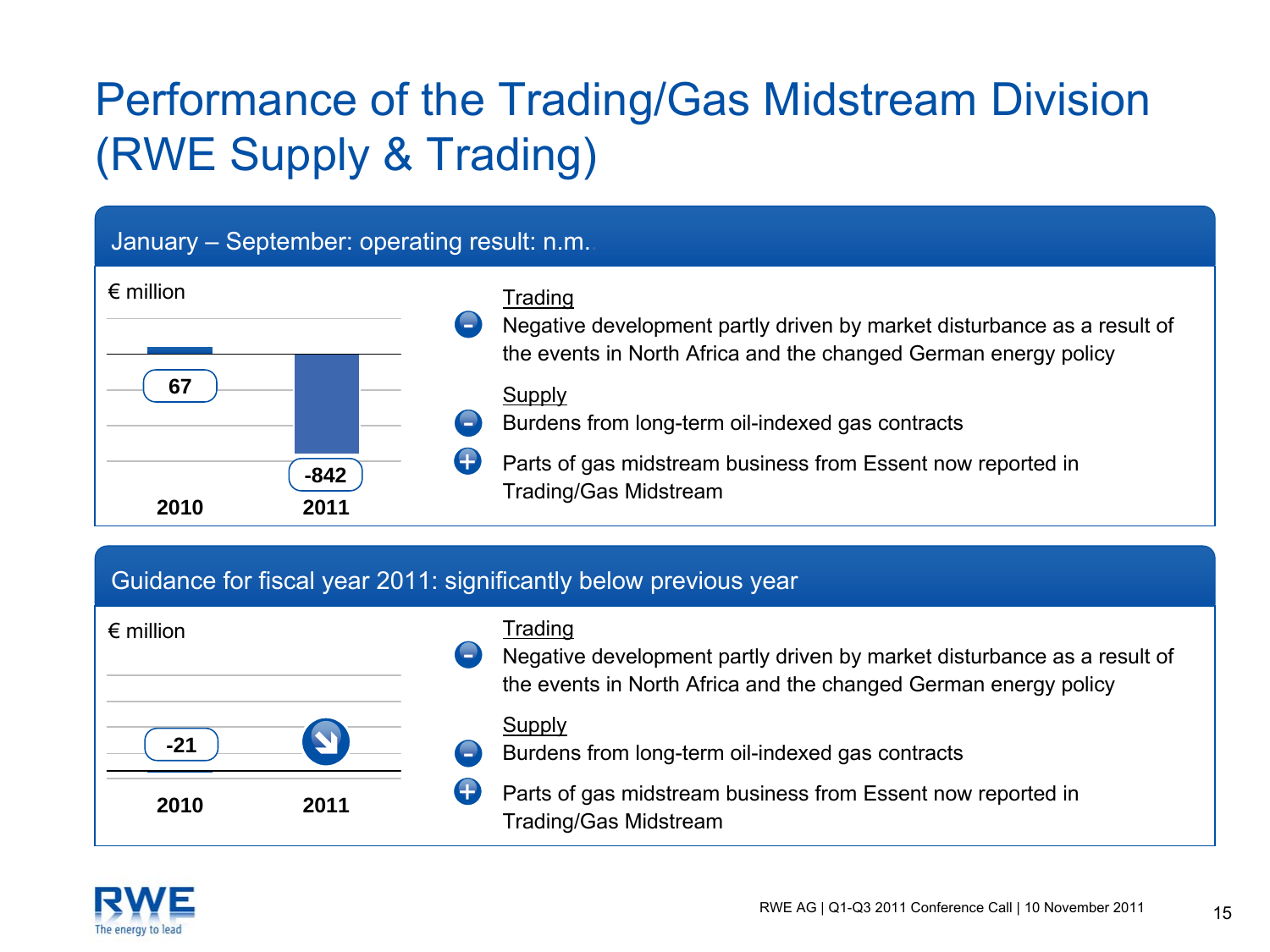### Non-operating result

| <b>January - September</b><br>$\epsilon$ million | 2011     | 2010   | <b>Change</b><br>(absolute) |
|--------------------------------------------------|----------|--------|-----------------------------|
| Capital gains                                    | 378      | 17     | $+361$                      |
| Impact of commodity derivatives on earnings      | 50       | $-793$ | $+843$                      |
| Restructuring, other                             | $-1,024$ | -1     | $-1,023$                    |
| <b>Total</b>                                     | $-596$   | $-777$ | $+181$                      |



 $\bullet$ 

 $\bullet$ 

#### **Capital gains:**

Mainly from the sale of Thyssengas, our 24.6% stake in the Rostock hard coal power plant, and of a majority stake in Amprion

#### **Impact of commodity derivatives on earnings (timing differences)**

Mainly related to derivatives to hedge our gas forward sales in our Trading/Gas Midstream division and in our German Sales/Distribution Networks business area

#### **Restructuring, other**

- > Impairment of Essent power plant portfolio (c. -€270m)
- > Impairment of gas storage business (c. -€200m)
- > Provisions for restructuring programmes mainly at RWE Power and RWE Deutschland (c. -€290m)
- > Amortisation of RWE npower's customer accounts (c. -€190m)

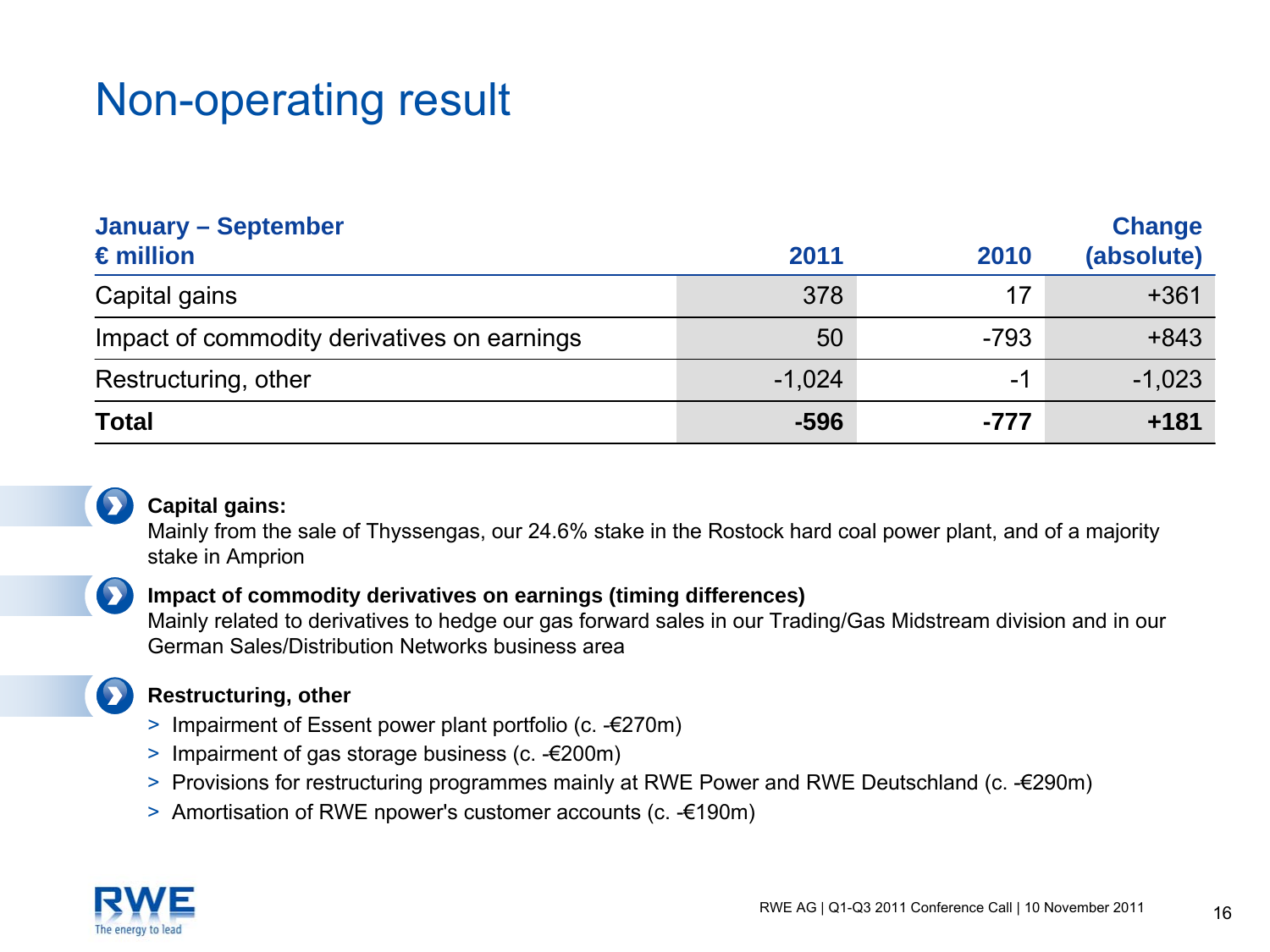### Financial result

| <b>January - September</b><br>$\epsilon$ million             | 2011     | 2010     | <b>Change</b><br>(absolute) |
|--------------------------------------------------------------|----------|----------|-----------------------------|
| Net interest                                                 | $-447$   | $-526$   | $+79$                       |
| Interest accretion to additions to non-current<br>provisions | $-617$   | $-678$   | $+61$                       |
| Other financial result                                       | $-106$   | $-22$    | $-84$                       |
| <b>Total</b>                                                 | $-1,170$ | $-1,226$ | $+56$                       |



#### **Net interest**

> Release of provisions, among other things

 $\mathbf{\Sigma}$ 

#### **Interest accretion to additions to non-current provisions**

> Revaluation of long-term other provisions as a result of higher discount rates

#### $\mathbf{\mathbf{\Sigma}}$ **Other financial result**

> Decline driven by lower earnings from the sale of securities

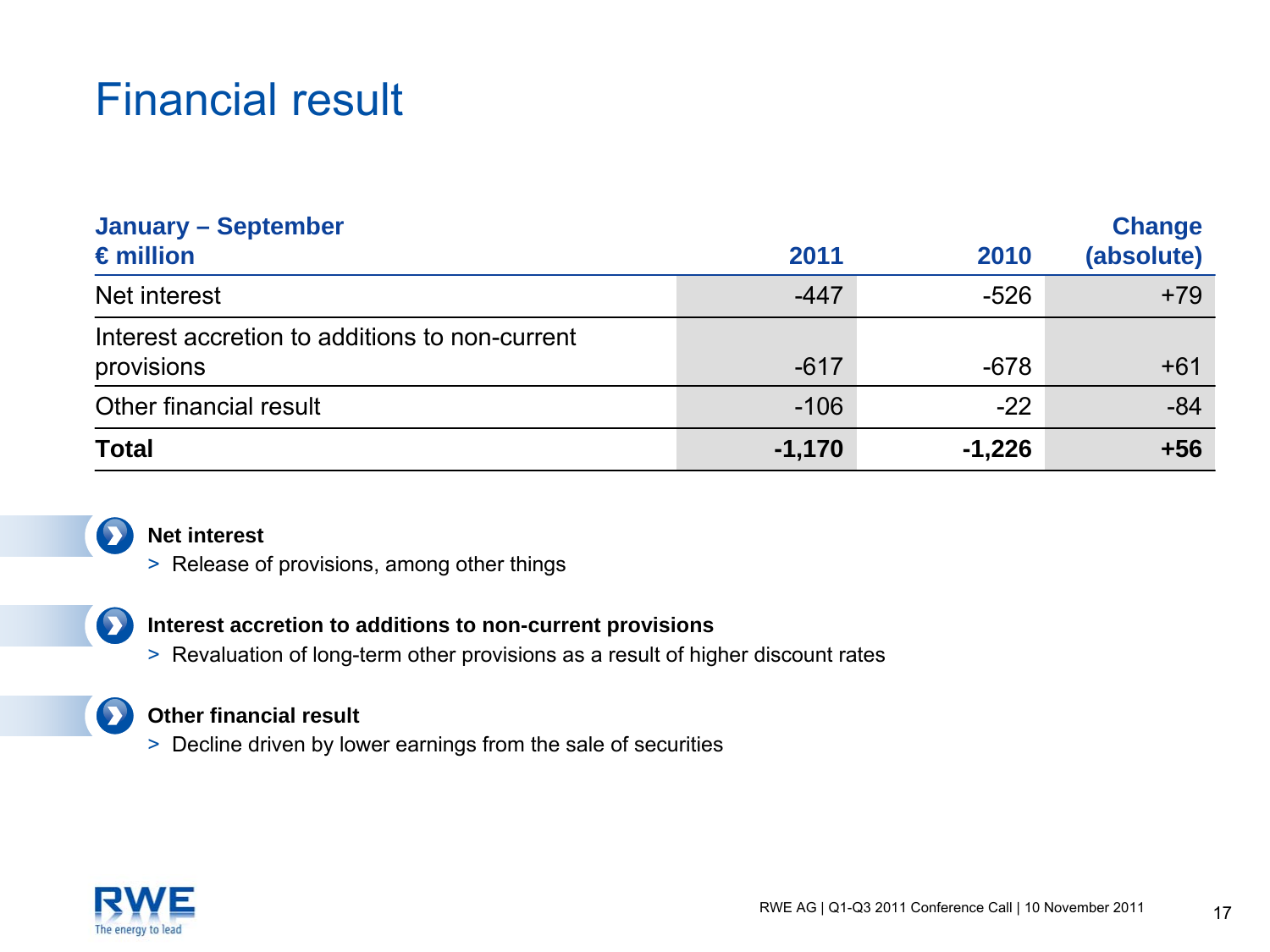#### Cash flow statement

| <b>January - September</b>                              |               |                  | <b>Change</b>     |  |
|---------------------------------------------------------|---------------|------------------|-------------------|--|
| $\epsilon$ million                                      | 2011          | 2010             | (absolute)        |  |
| Funds from operations (FFO)                             | 4,168         | 5,285            | $-1,117$          |  |
| Change in working capital<br>of which variation margins | 372<br>$-884$ | $-881$<br>$-814$ | $+1,253$<br>$-70$ |  |
| Cash flow from operating activities                     | 4,540         | 4,404            | $+136$            |  |
| Minus capex on fixed assets                             | $-4,406$      | $-3.999$         | $-407$            |  |
| Free cash flow                                          | 134           | 405              | $-271$            |  |

#### **FFO**

> Mainly a result of negative operating earnings trends

#### **Change in working capital**

- > Only minor expenses on CO<sub>2</sub> certificates in Q1-Q3 2011, as the certificates for 2010 for the most part had already been paid in late 2010
- > Temporarily improved liquidity at Amprion



 $\mathbf{\mathbf{\Sigma}}$ 

#### **Capex on fixed assets**

> Mainly for the extension and modernisation of our electricity generation fleet

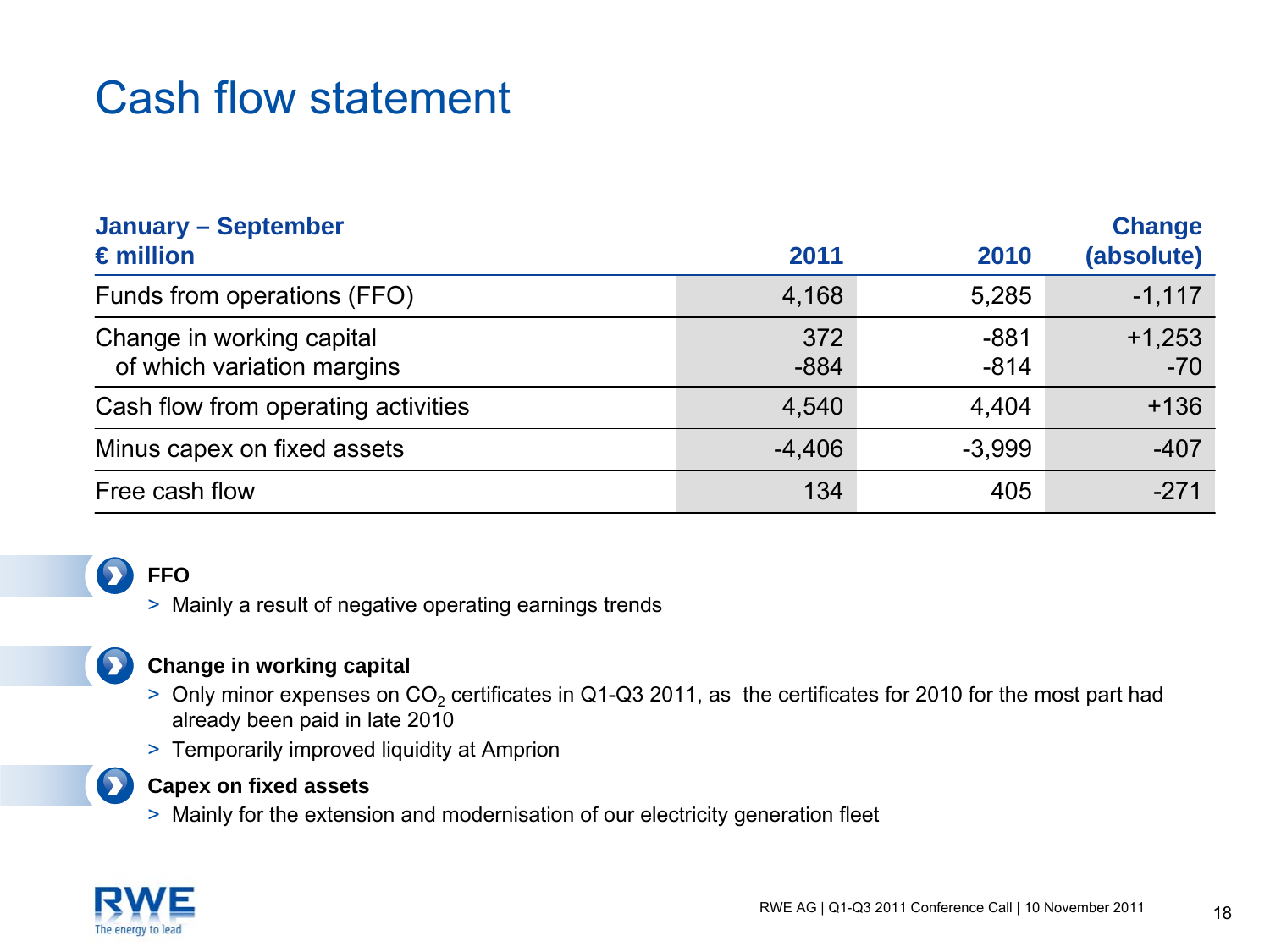### RWE Group electricity production (by geographic regions)

| <b>January - September</b><br>in TWh            | <b>Germany</b> | <b>UK</b>  | <b>NL/BE</b> | <b>Other</b><br>Internat. | <b>Total</b><br>2011 | <b>Total</b><br>2010 |
|-------------------------------------------------|----------------|------------|--------------|---------------------------|----------------------|----------------------|
| Lignite                                         | 49.6           |            |              | 4.4                       | 54.0                 | 52.3                 |
| <b>Nuclear</b>                                  | 27.2           |            |              |                           | 27.2                 | 33.9                 |
| Hard coal<br>thereof contracts                  | 24.6<br>14.8   | 4.8        | 3.7          | 0.3                       | 33.2<br>14.8         | 37.8<br>16.4         |
| Gas                                             | 8.9            | 16.4       | 3.7          | 0.1                       | 29.2                 | 30.0                 |
| Renewable energy<br>thereof contracts           | 2.9<br>0.4     | 1.0<br>0.5 | 1.3          | 1.0                       | 6.2<br>0.9           | 6.3<br>0.8           |
| Pumped storage, oil, other<br>thereof contracts | 1.3<br>0.9     |            |              |                           | 1.3<br>0.9           | 1.7<br>1.3           |
| <b>Subtotal</b>                                 | 114.4          | 22.2       | 8.7          | 5.8                       | 151.1                | 162.0                |
| Electricity purchases <sup>1</sup>              | 47.4           | 17.8       | 7.6          | 14.0                      | 86.8                 | 76.2                 |
| <b>Total</b>                                    | 161.8          | 40.0       | 16.3         | 19.8                      | 237.9                | 238.2                |

<sup>1</sup> Net, excluding trading. Purchases for physical deliveries to customers only

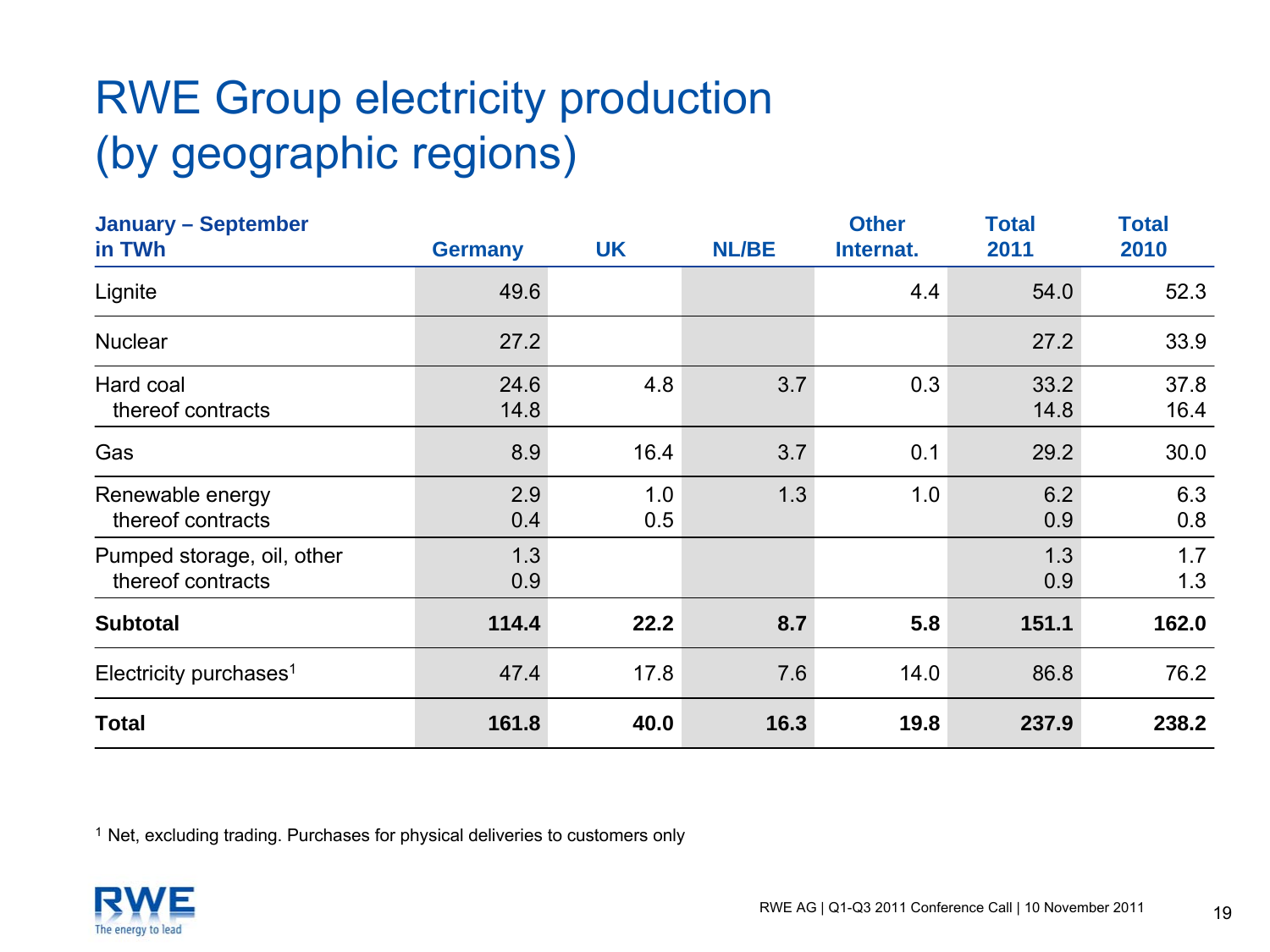### RWE Group electricity sales volume (by geographic regions)

| <b>January - September</b><br>in TWh    | <b>Germany</b> | <b>UK</b> | <b>NL/BE</b> | <b>Poland</b> | <b>Hungary</b> | <b>Other</b> | <b>Total</b><br>2011 | <b>Total</b><br>2010 |
|-----------------------------------------|----------------|-----------|--------------|---------------|----------------|--------------|----------------------|----------------------|
| Residential and commercial<br>customers | 18.8           | 12.6      | 7.8          | 2.1           | 4.1            | 0.1          | 45.5                 | 46.5                 |
| Industrial and corporate<br>customers   | 41.7           | 24.4      | 12.5         | 2.6           | 3.9            | 0.4          | 85.5                 | 84.9                 |
| <b>Distributors</b>                     | 72.4           |           |              |               | 4.3            | 1.0          | 77.7                 | 75.1                 |
| Electricity trading <sup>1</sup>        | 15.3           |           |              |               |                |              | 15.3                 | 18.3                 |
| <b>Total</b>                            | 148.2          | 37.0      | 20.3         | 4.7           | 12.3           | 1.5          | $224.0^2$            | $224.8^2$            |

<sup>1</sup> Net of electricity purchased from third parties

 $2$  Difference between electricity production and electricity sales volume due to grid losses, operating consumption

by lignite production and pumped-storage power plants

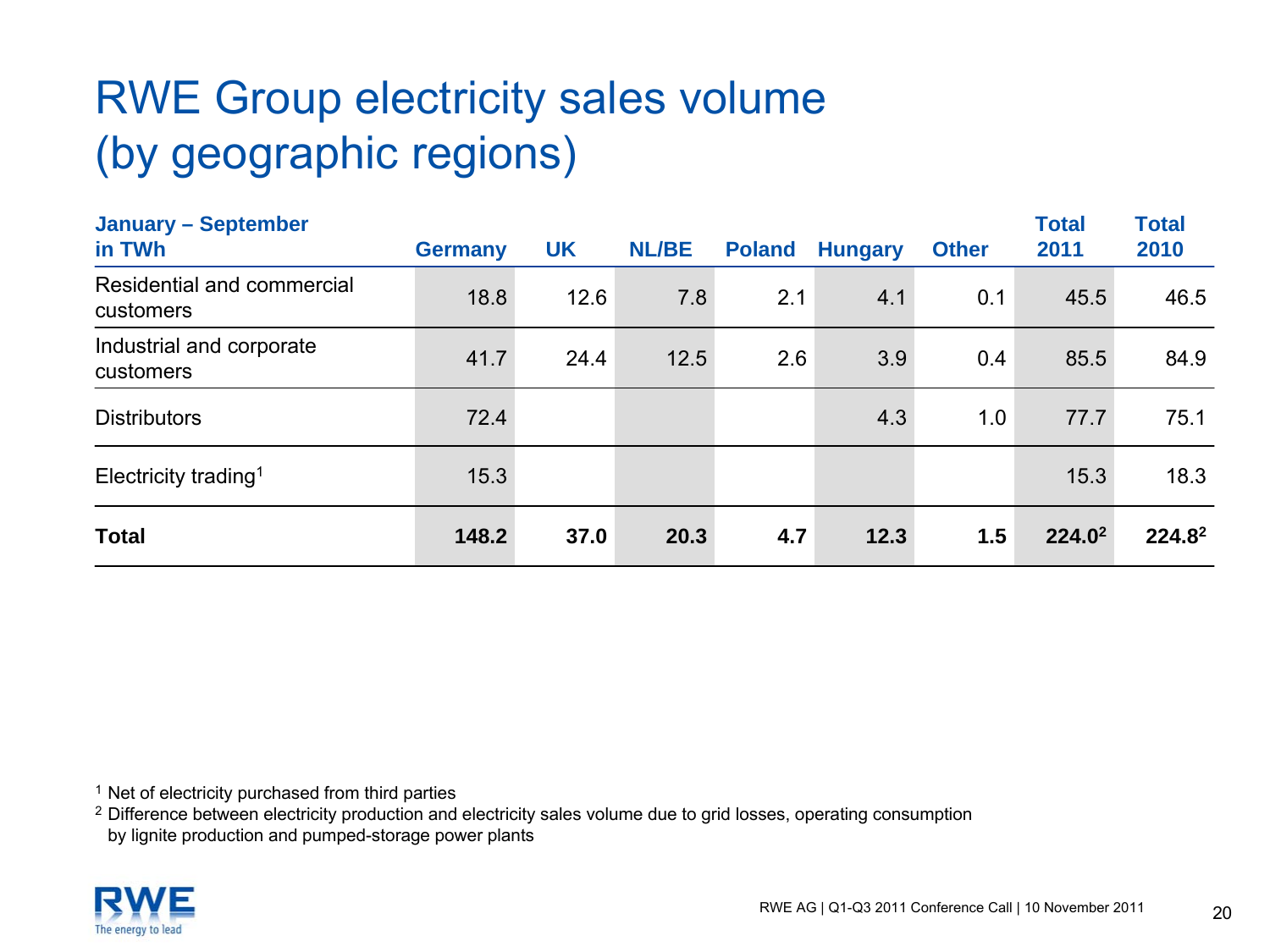### RWE Group gas sales volume (by geographic regions)

| <b>January - September</b><br>in TWh    | <b>Germany</b> | <b>Czech</b><br>Rep. | <b>NL</b> | <b>UK</b> | <b>Other</b> | <b>Total</b><br>2011 | <b>Total</b><br>2010 |
|-----------------------------------------|----------------|----------------------|-----------|-----------|--------------|----------------------|----------------------|
| Residential and commercial<br>customers | 18.0           | 17.9                 | 25.2      | 25.8      | 0.6          | 87.5                 | 104.1                |
| Industrial and corporate<br>customers   | 29.9           | 11.6                 | 39.6      | 1.8       | 9.7          | 92.6                 | 109.5                |
| <b>Distributors</b>                     | 43.2           | 2.3                  | 0.0       | 0.1       | 2.2          | 47.8                 | 60.4                 |
| <b>Total</b>                            | 91.1           | 31.8                 | 64.8      | 27.7      | 12.5         | 227.9                | 274.0                |

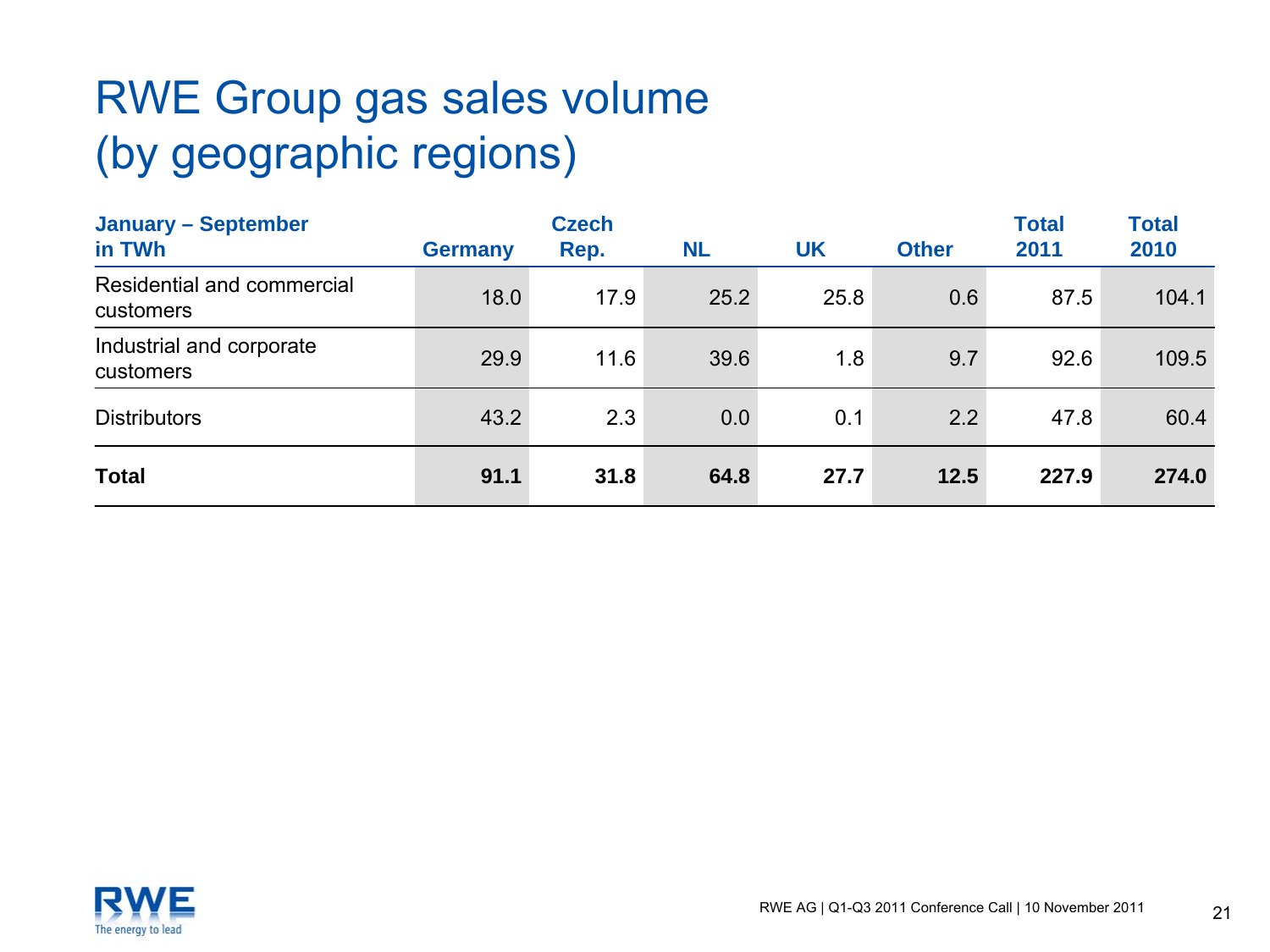### Forward selling<sup>1</sup> by RWE Power in the German market





(Average realised price for 2010 forward: €67/MWh)

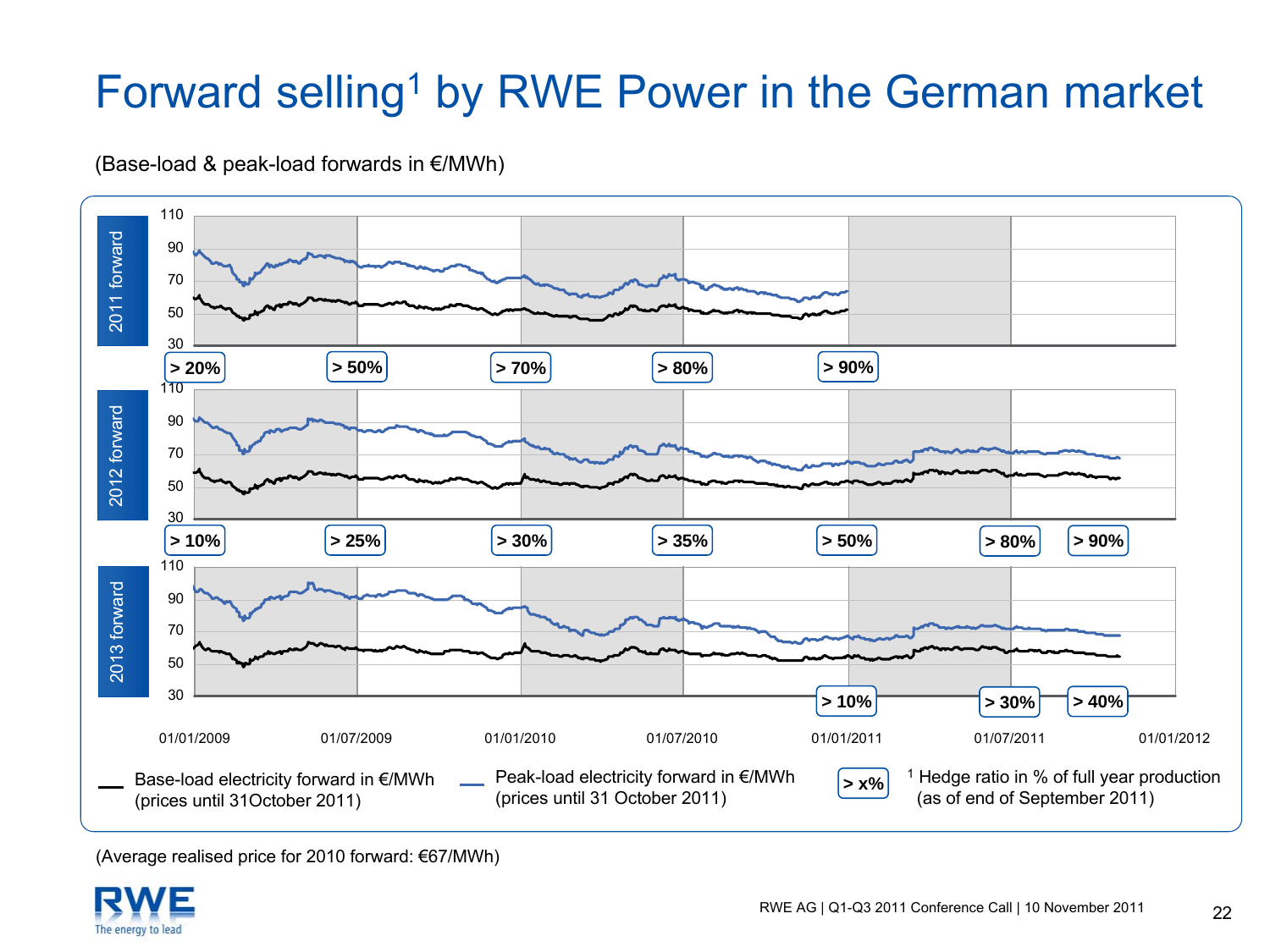### Germany: Clean Dark and Spark Spreads (CDS/CSS)



Source: RWE Supply & Trading, prices until 31 October 2011

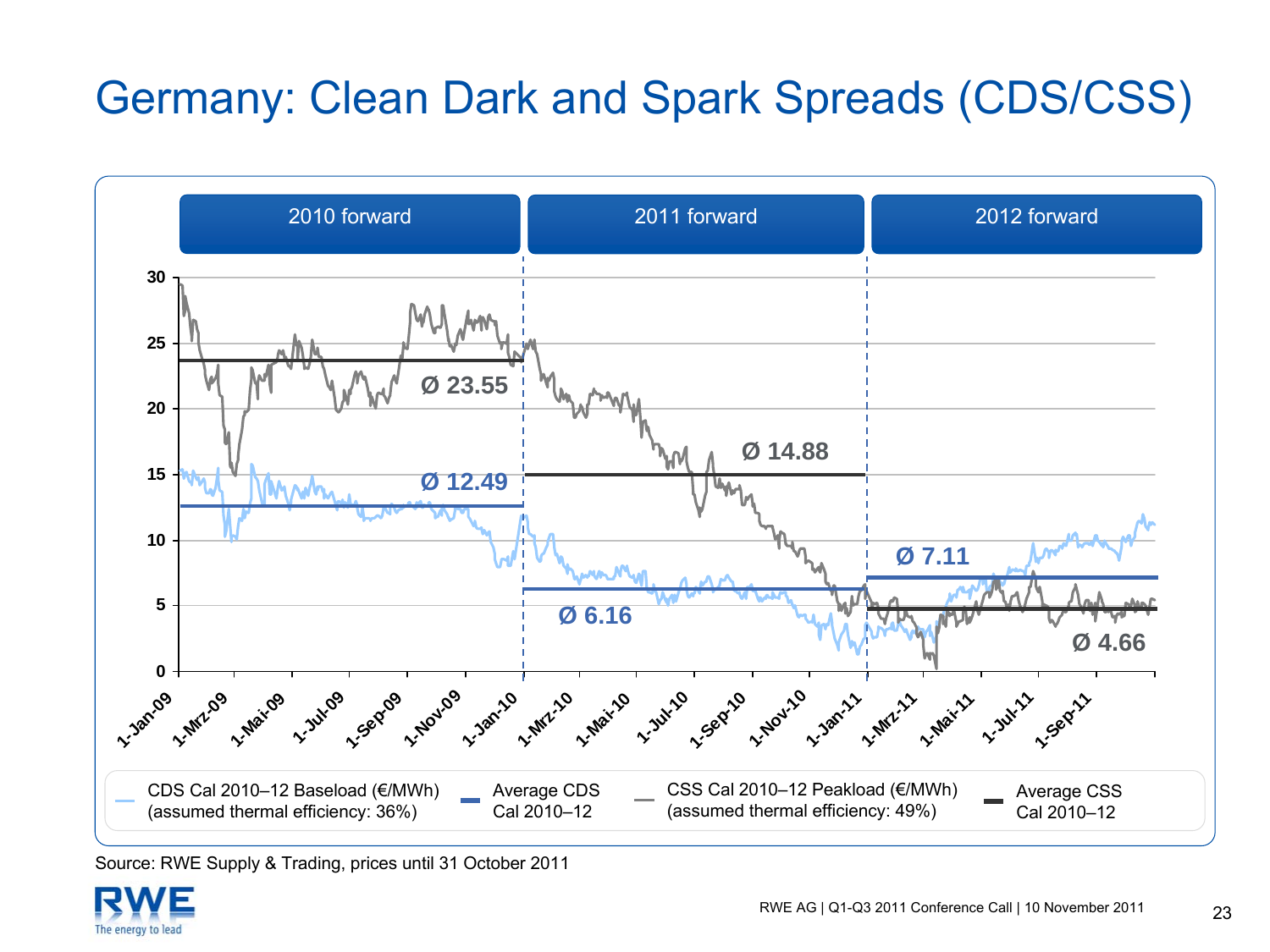### UK: Clean Dark and Spark Spreads (CDS/CSS)



Source: RWE Supply & Trading, prices until 31 October 2011

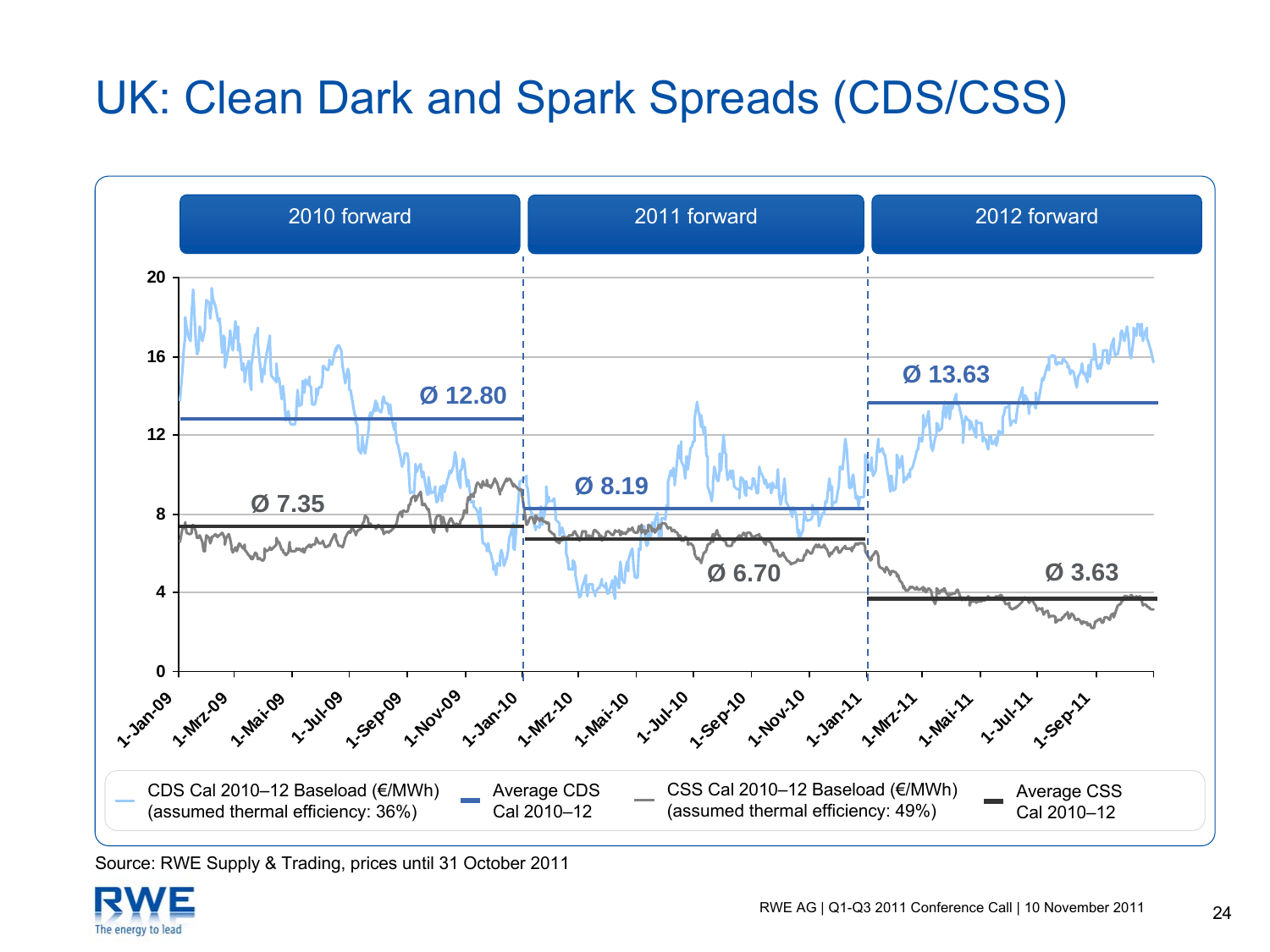### Development of TTF gas price and brent oil price since January 2009



Relative development of the TTF and brent forwards for the years 2011 and 2012 since 1 January 2009. To compare both, the brent oil price is normalised to the TTF gas price as of 1 January 2009. The curves simply illustrate the development of the market prices which should give a rough indication about the gas-to-oil-spread situation. The real gas-to-oil-spread exposure depends on the individual contract details and will deviate from this slide.

Source: RWE Supply & Trading, prices until 31 October 2011

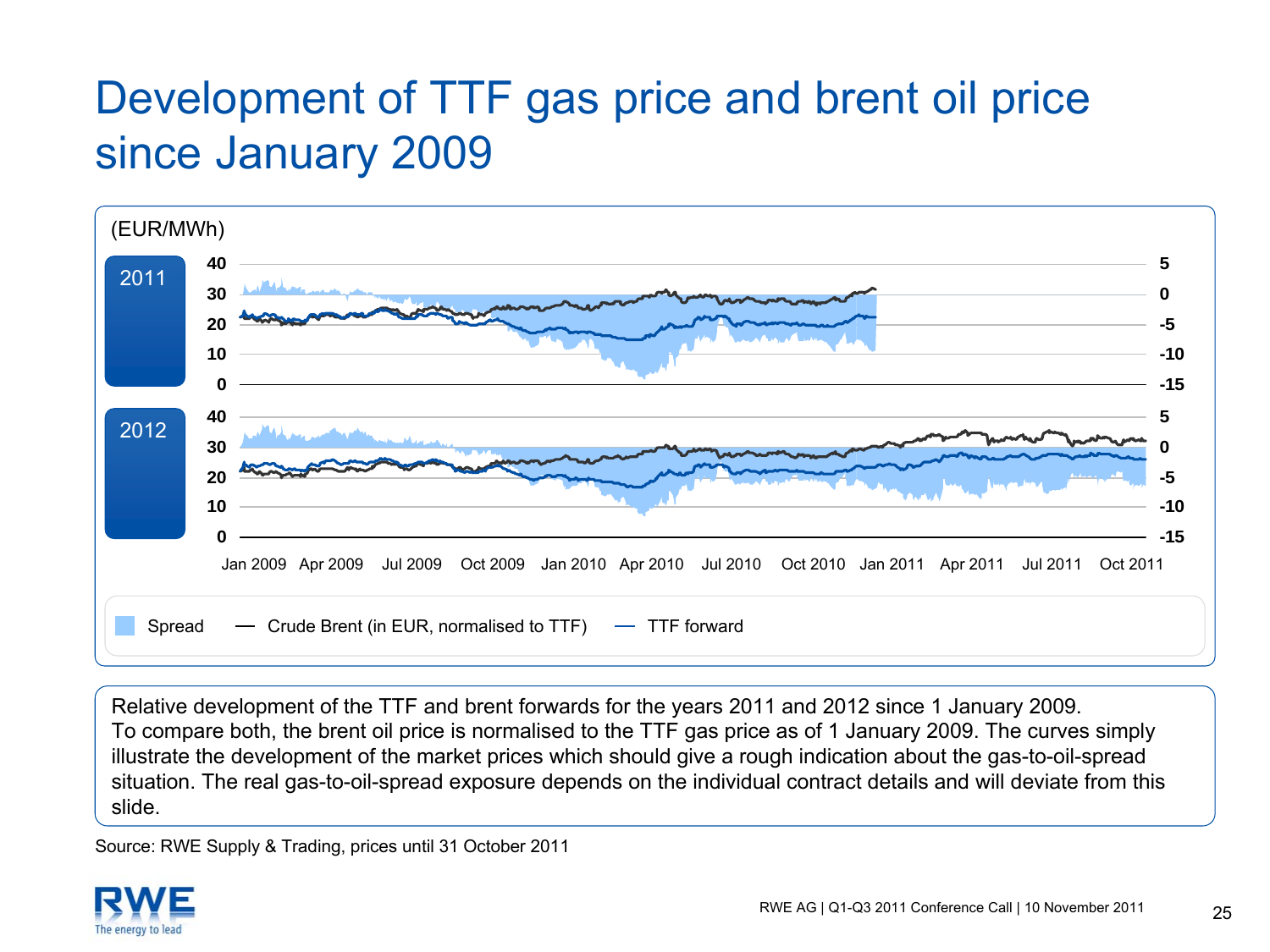### Development of net debt



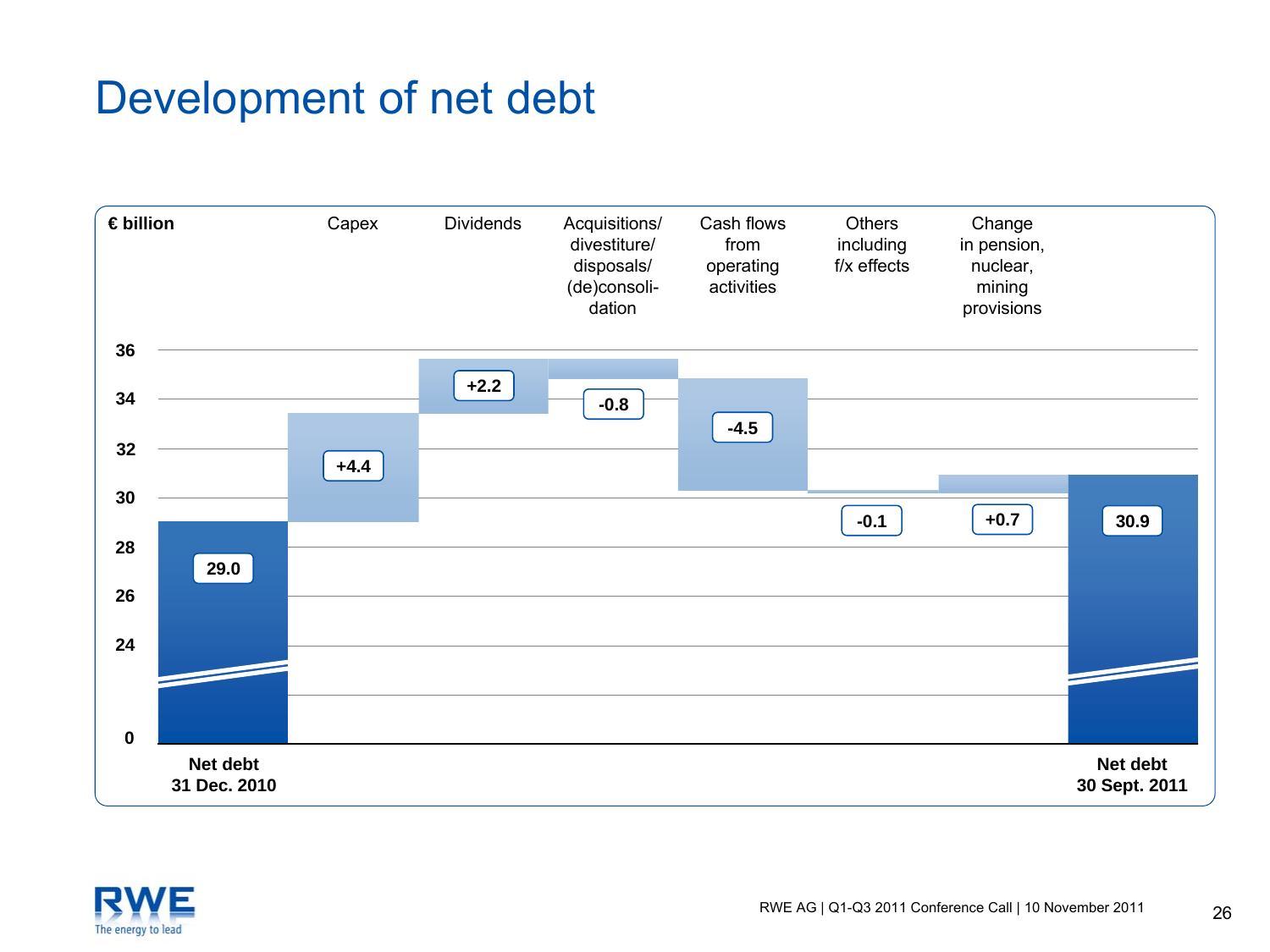### Financial liabilities and assets

(excluding hybrid capital, as of 30 September 2011)



1 Excluding variation margins under EEX based commodity contracts which are accounted for in the cash flow statement under 'change in working capital' and which are netted against the fair values of the respective derivatives at any point in time.

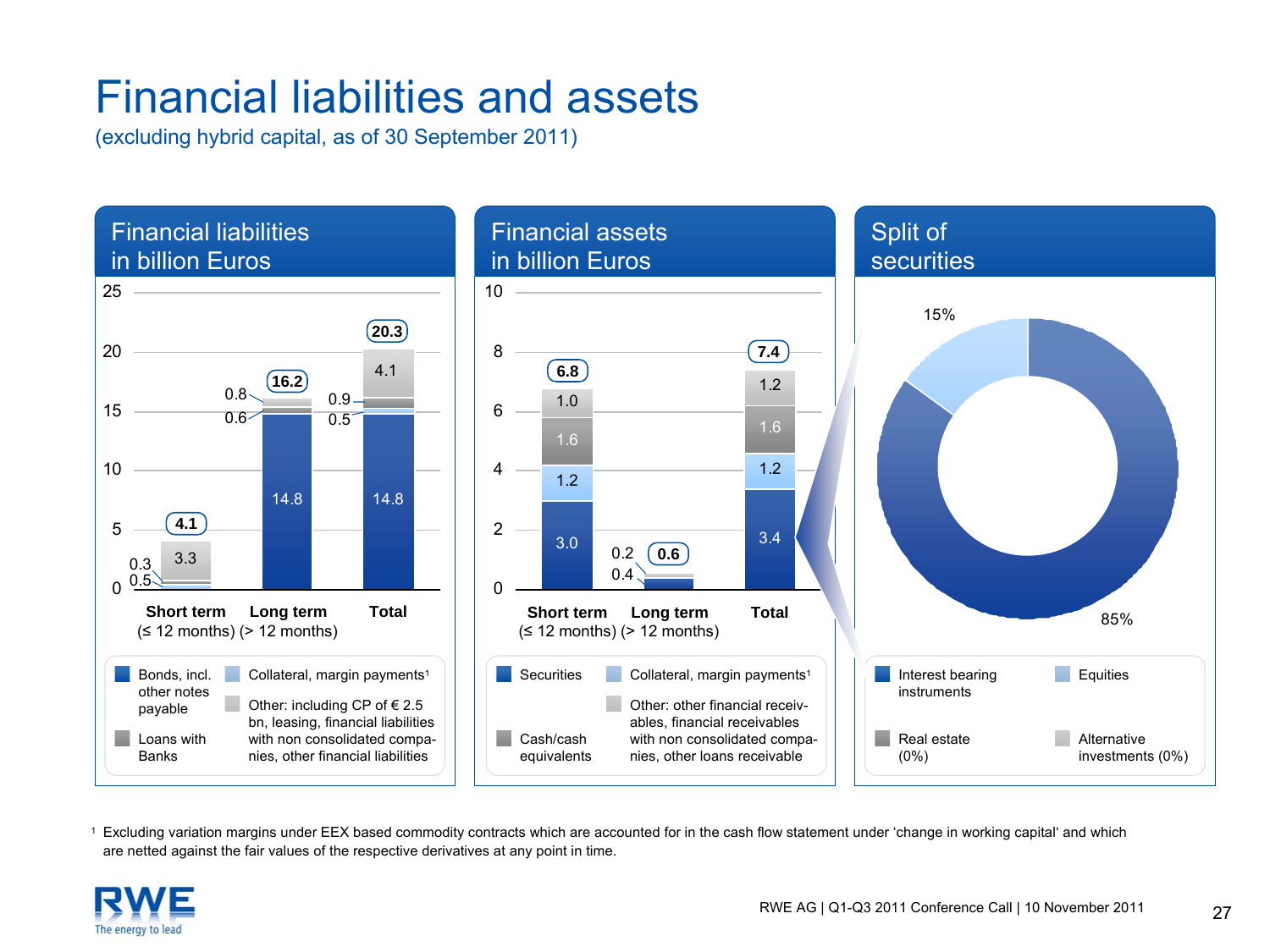### Capital market debt maturities and sources of financing



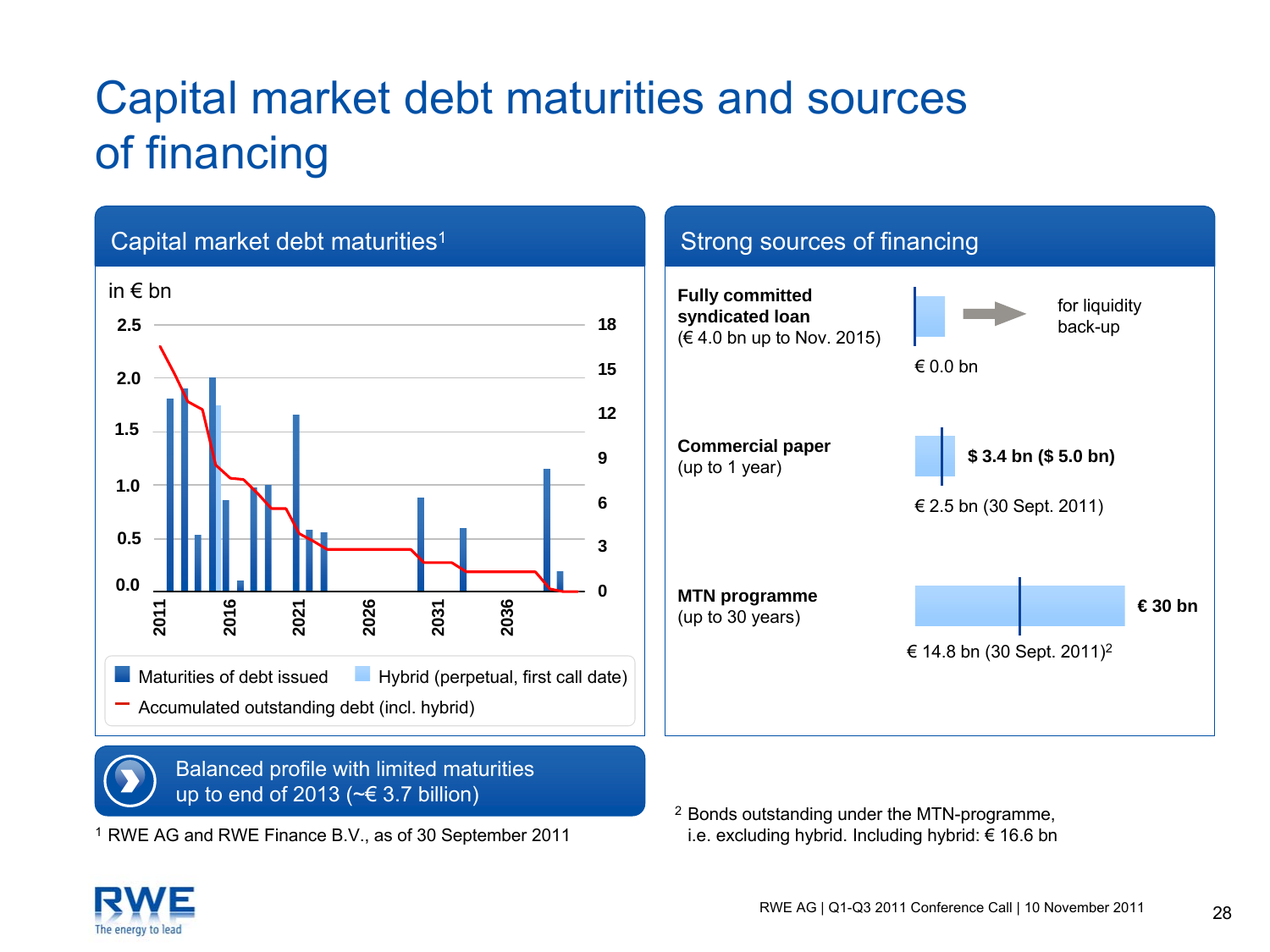## Capital market debt currency and interest exposure

(as of 30 September 2011)



1 Capital market debt = bonds of € 14.8 bn and hybrid of € 1.75 bn; split into currencies includes cross-currency swaps

<sup>2</sup> Capital market debt plus other interest rate-related positions such as commercial paper and cash; including interest and cross-currency swaps

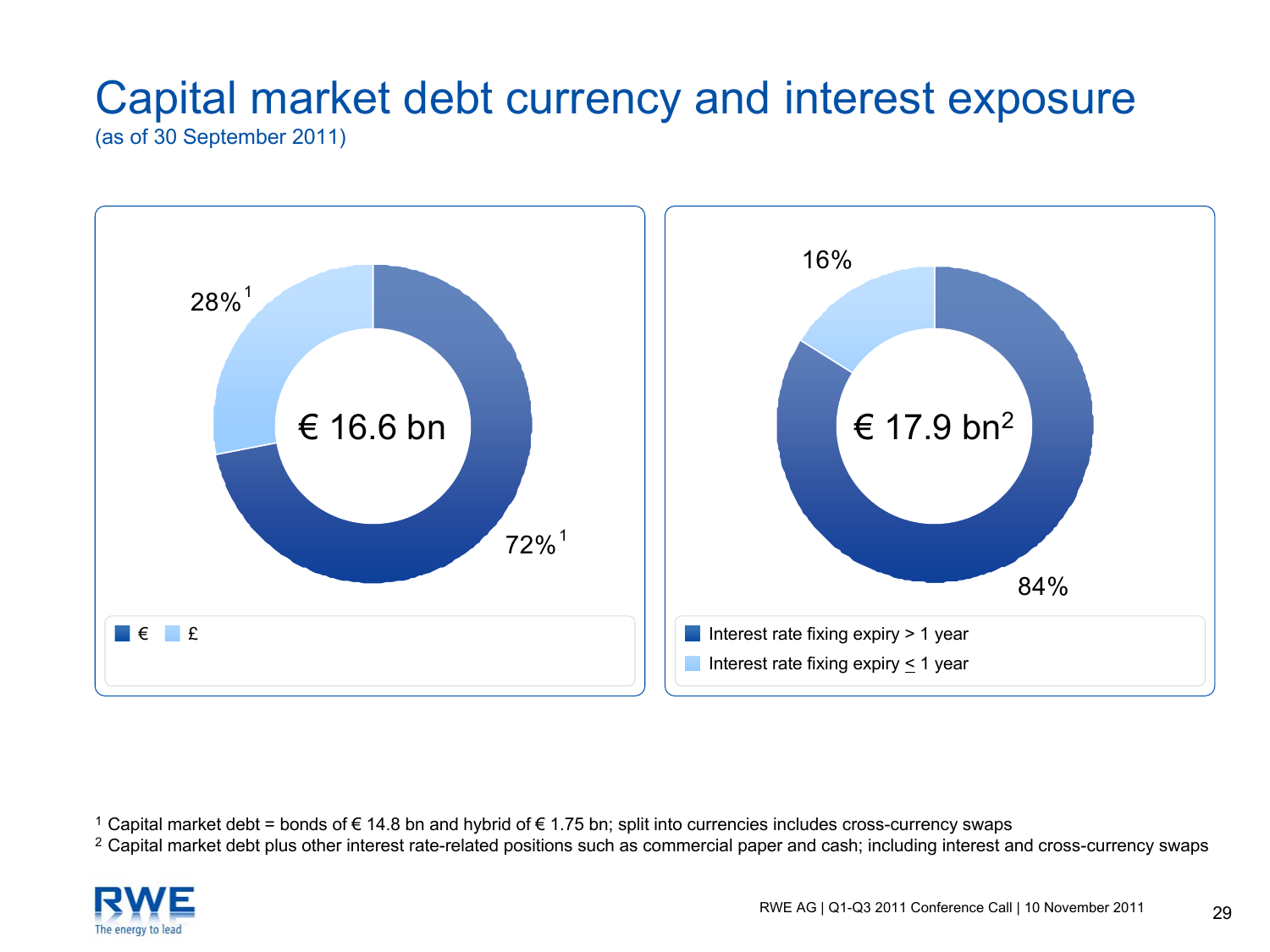#### Conventional power plant new build programme



1 Capex at 100% share

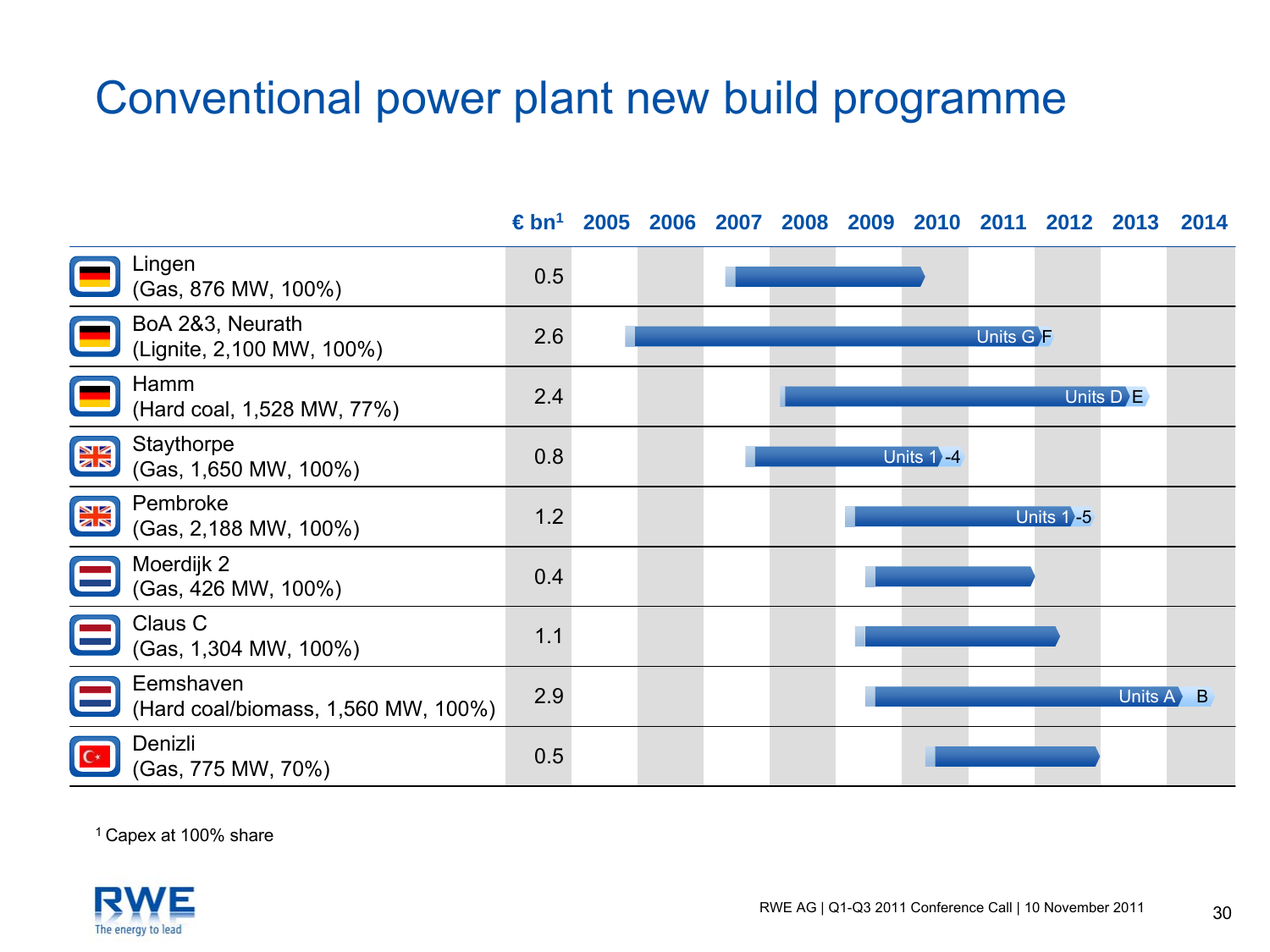### RWE Innogy major project portfolio



 $\bullet$ Capacity and earnings target for RWE Innogy until 2014 is mainly driven by 4 major projects

- Large scale projects, especially in offshore wind, play a vital role in achieving European renewable  $\bullet$ targets as growth potentials in other areas are limited
	- Utilities like RWE have a competitive advantage in these large-scale projects as we can build on expert knowledge gained in our other large projects

1 Capex at 100% share

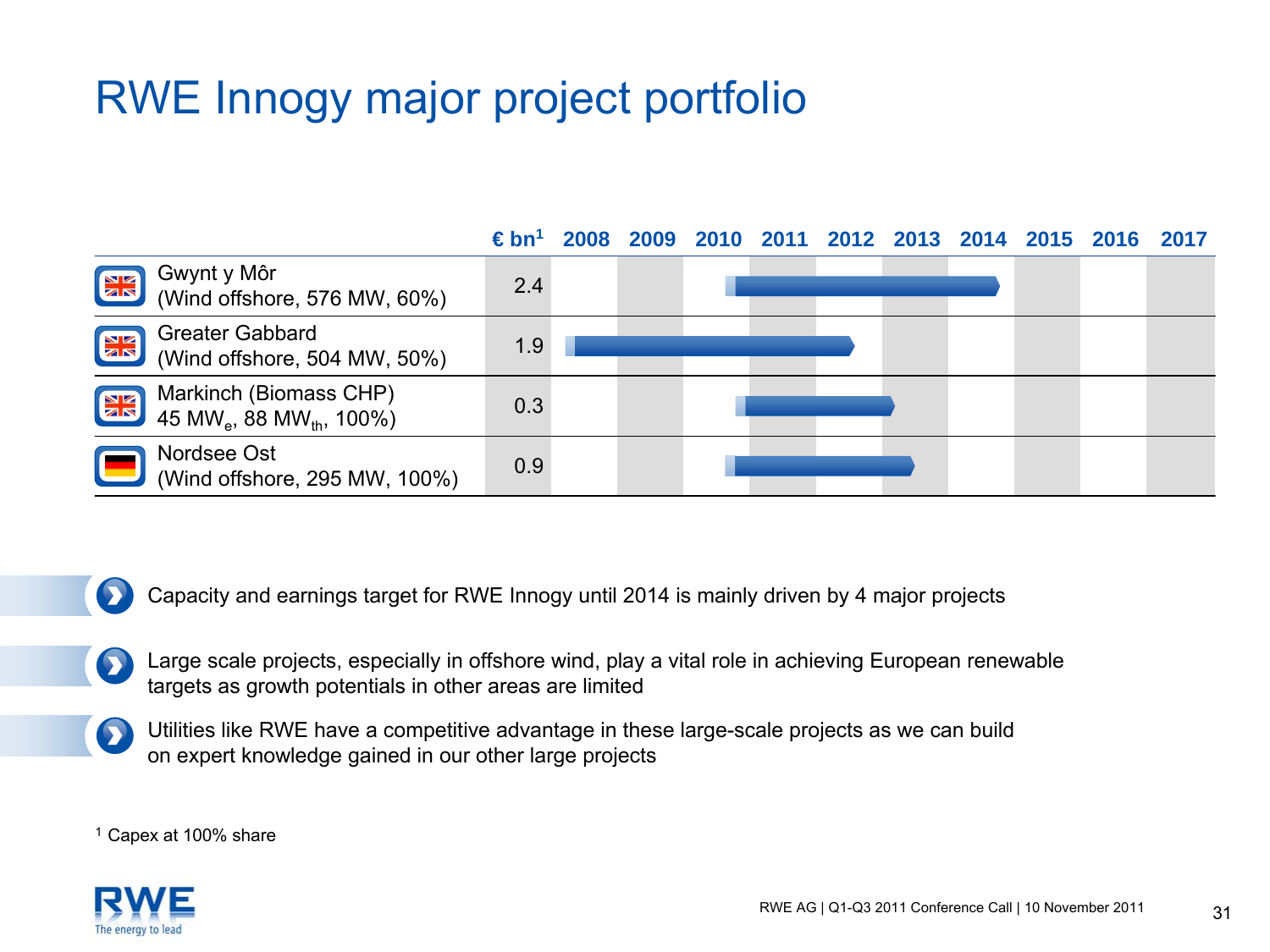### RWE Dea's largest field developments

| <b>Production start</b>                 | <b>RWE</b><br>share | Capex <sup>1</sup><br>$(\in$ bn) | 2011 | 2012 | 2013 | 2014 | 2015 | 2016 |
|-----------------------------------------|---------------------|----------------------------------|------|------|------|------|------|------|
| West Nile Delta (Egypt)                 | 40%                 | 2.6                              |      |      |      |      |      |      |
| $\frac{N}{2K}$<br>Breagh (UK)           | 70%                 | 0.4                              |      |      |      |      |      |      |
| Reggane (Algeria)                       | 19.5%               | 0.4                              |      |      |      |      |      |      |
| Luno (Norway)<br>$\oplus$               | 20%                 | 0.5                              |      |      |      |      |      |      |
| Knarr (Norway) <sup>2</sup><br>$\oplus$ | 10%                 | 0.2                              |      |      |      |      |      |      |
| NC193 (Libya) $3$                       | 100%                | 0.3                              |      |      |      |      |      |      |
| NC195 (Libya) $3$                       | 100%                | 0.2                              |      |      |      |      |      |      |

1 RWE's share in capex

2 Formerly "Jordbær"

 $^3$  The political situation in Libya has caused delays.